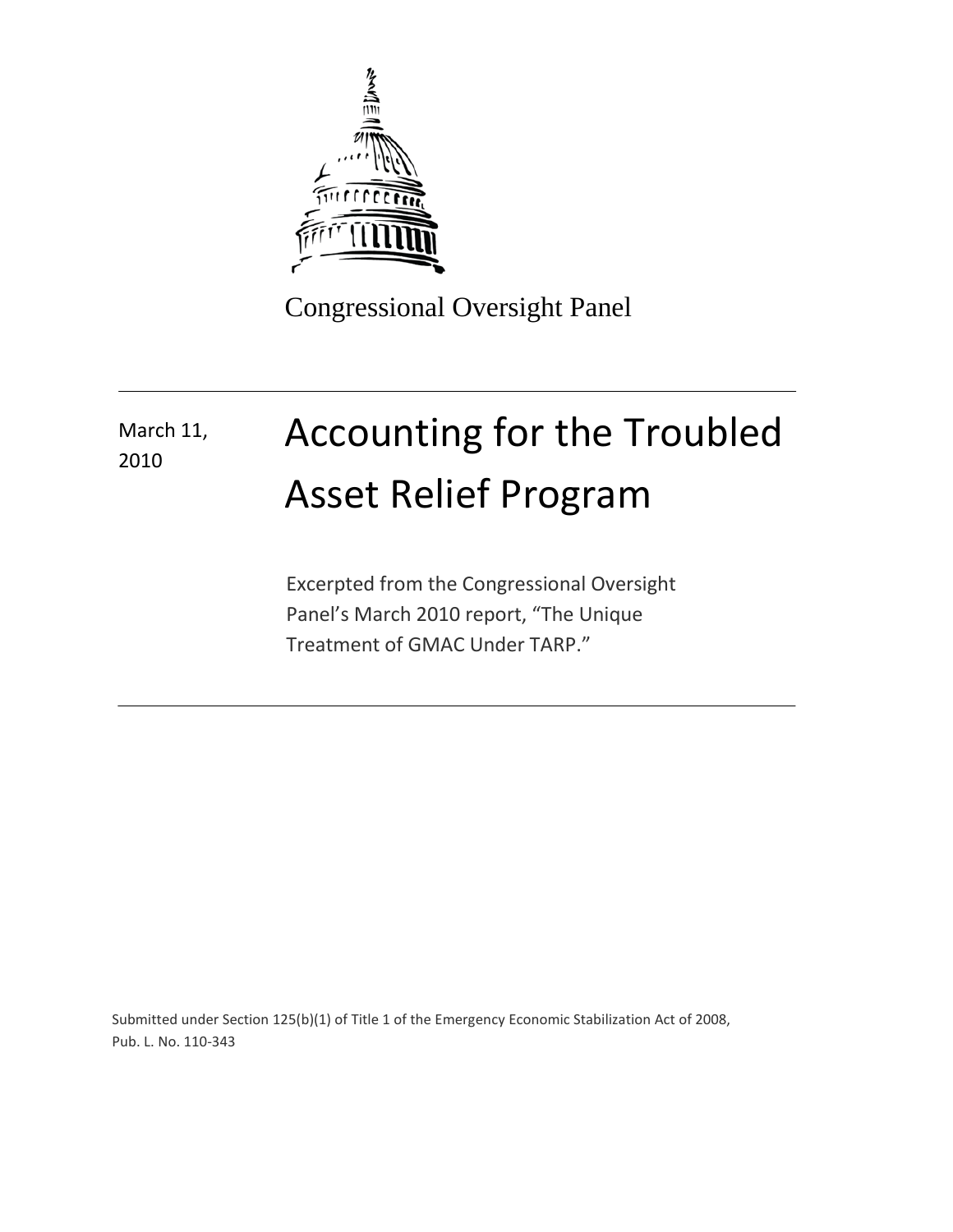#### **The TARP as a Whole**

Each month, the Panel summarizes the resources that the federal government has committed to economic stabilization. The following financial update provides: (1) an updated accounting of the TARP, including a tally of dividend income, repayments, and warrant dispositions that the program has received as of February 25, 2010; and (2) an updated accounting of the full federal resource commitment as of February 25, 2010.

### **1. The TARP**

l

#### **a. Costs: Expenditures and Commitments**

Treasury has committed or is currently committed to spend \$520.3 billion of TARP funds through an array of programs used to purchase preferred shares in financial institutions, offer loans to small businesses and automotive companies, and leverage Federal Reserve loans for facilities designed to restart secondary securitization markets.<sup>[568](#page-1-0)</sup> Of this total, \$290.5 billion is currently outstanding under the \$698.7 billion limit for TARP expenditures set by EESA, leaving \$408.2 billion available for fulfillment of anticipated funding levels of existing programs and for funding new programs and initiatives. The \$290.5 billion includes purchases of preferred and common shares, warrants and/or debt obligations under the CPP, AIGIP/SSFI Program, PPIP, and AIFP; and a \$20 billion loan to TALF LLC, the special purpose vehicle (SPV) used to guarantee Federal Reserve TALF loans.<sup>[569](#page-1-1)</sup> Additionally, Treasury has allocated \$36.9 billion to the Home Affordable Modification Program, out of a projected total program level of \$48.5 billion.

### **b. Income: Dividends, Interest Payments, CPP Repayments, and Warrant Sales**

As of February 25, 2009, a total of 65 institutions have completely repurchased their CPP preferred shares. Of these institutions, 39 have repurchased their warrants for common shares that Treasury received in conjunction with its preferred stock investments; Treasury sold the warrants for common shares for three other institutions at auction.<sup>[570](#page-1-2)</sup> Treasury received \$7.9 billion in repayments from six CPP participants during February. The largest repayment was the \$7.6 billion repaid by PNC Financial Services Group. Treasury also accounted for losses under the CPP for two of the three bankrupt institutions participating in the program: CIT Group and Pacific Coast National Bancorp. These two institutions received a total of \$2.3 billion in funds

<span id="page-1-1"></span><span id="page-1-0"></span><sup>568</sup>EESA, as amended by the Helping Families Save Their Homes Act of 2009, limits Treasury to \$698.7 billion in purchasing authority outstanding at any one time as calculated by the sum of the purchases prices of all troubled assets held by Treasury. Pub. L. No. 110-343, § 115(a)-(b); Helping Families Save Their Homes Act of 2009, Pub. L. No. 111-22, § 402(f) (reducing by \$1.26 billion the authority for the TARP originally set under EESA at \$700 billion).

<sup>569</sup> Treasury Transactions Repot, *supra* note 264.

<span id="page-1-2"></span><sup>570</sup> Treasury Transactions Repot, *supra* note 264.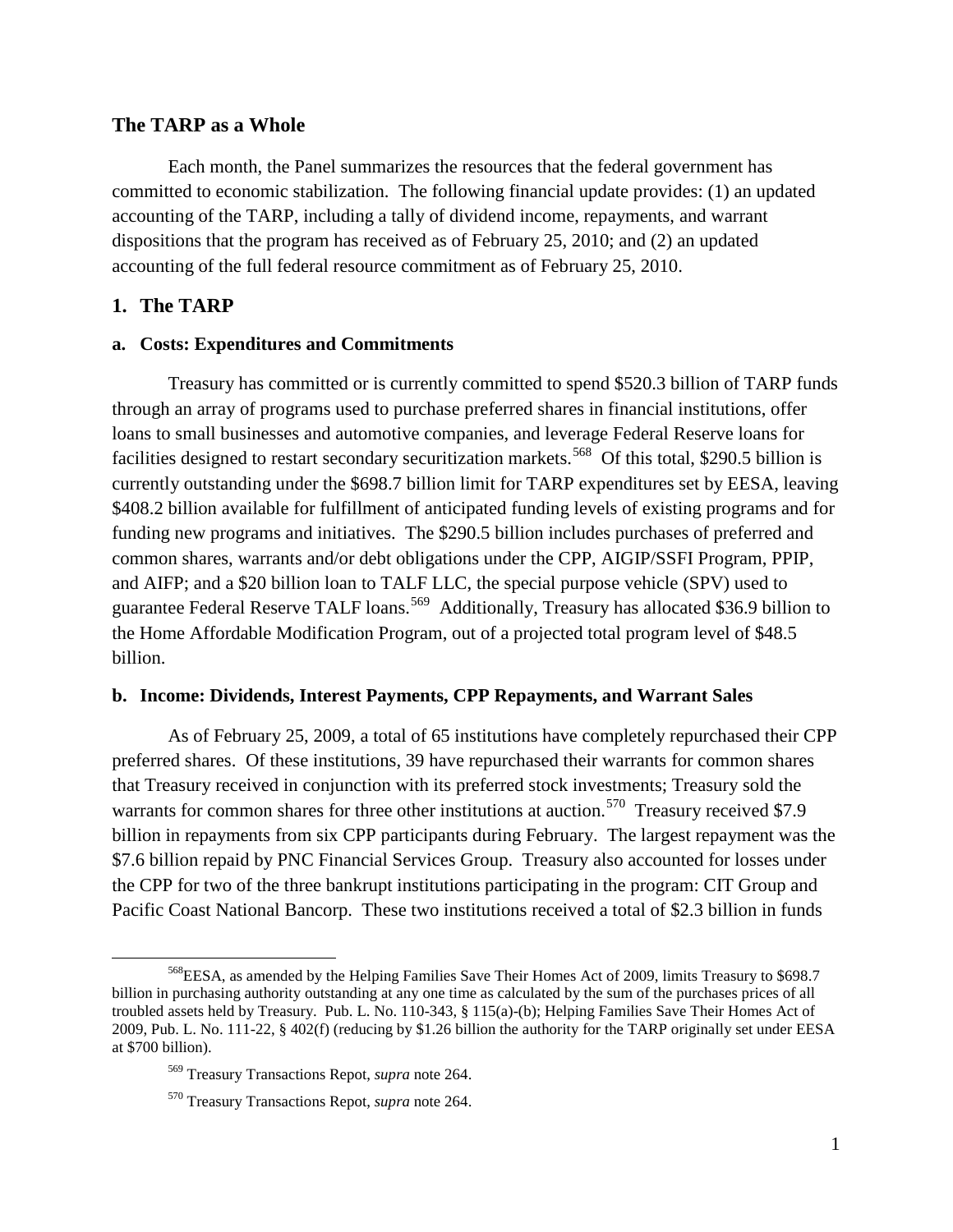under the CPP.<sup>[571](#page-2-0)</sup> In addition, Treasury receives dividend payments on the preferred shares that it holds, usually five percent per annum for the first five years and nine percent per annum thereafter.<sup>572</sup> Net of these losses under the CPP, Treasury has received approximately \$18.8 billion in income from warrant repurchases, dividends, interest payments, and other considerations deriving from TARP investments, [573](#page-2-2) and another \$1.2 billion in participation fees from its Guarantee Program for Money Market Funds.<sup>[574](#page-2-3)</sup>

 $\overline{\phantom{0}}$ 

<sup>571</sup> Treasury Transactions Repot, *supra* note 264.

<span id="page-2-1"></span><span id="page-2-0"></span><sup>572</sup> *See, e.g.*, U.S. Department of the Treasury, *Securities Purchase Agreement: Standard Terms* (online at www.financialstability.gov/docs/CPP/spa.pdf) (accessed Mar. 4, 2010).

<span id="page-2-2"></span><sup>573</sup> Treasury Transactions Repot, *supra* note 264; U.S. Department of the Treasury, *Cumulative Dividends and Interest Report as of December 31, 2009* (Jan. 20, 2010) (online at www.financialstability.gov/docs/dividendsinterest-reports/December%202009%20Dividends%20and%20Interest%20Report.pdf); Treasury Transactions Repot, *supra* note 264.

<span id="page-2-3"></span> $574$  For CPP investments in privately-held institutions, Treasury received warrants to purchase additional preferred shares. This option was excercised immediately and, as of February 25, 2010, six privately held institutions redeemed the additional preferred shares associated with the warrants provided to Treasury. U.S. Department of the Treasury, *Treasury Announces Expiration of Guarantee Program for Money Market Funds* (Sept. 18, 2009) (online at www.treasury.gov/press/releases/tg293.htm).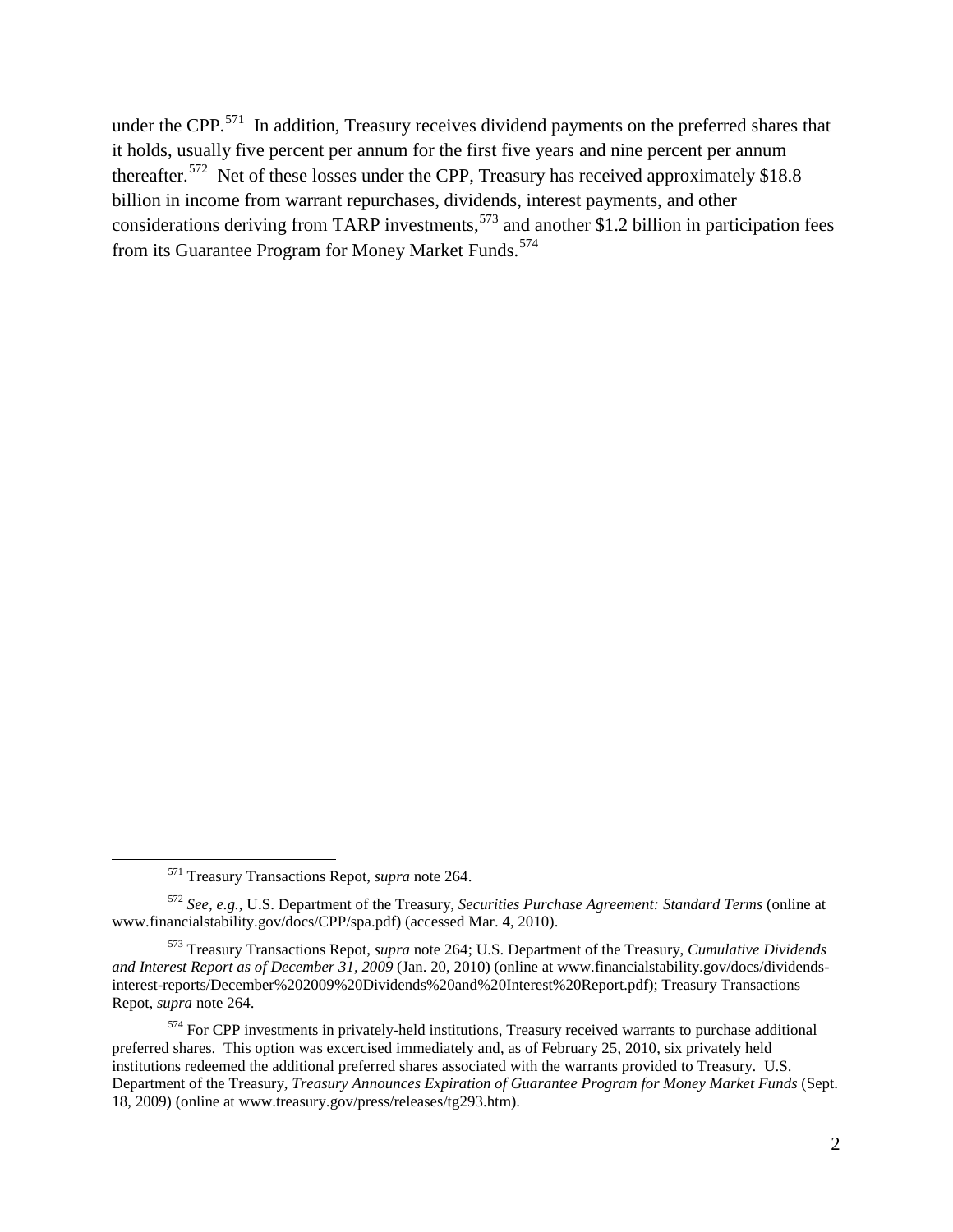### **c. TARP Accounting**

<span id="page-3-1"></span>Asset Guarantee Program

 $(AGP)<sup>580</sup>$  $(AGP)<sup>580</sup>$  $(AGP)<sup>580</sup>$ 

l

|                                                                                                                    |                               |                          | <b>Total</b><br>Repayments/       |                               |                                    |
|--------------------------------------------------------------------------------------------------------------------|-------------------------------|--------------------------|-----------------------------------|-------------------------------|------------------------------------|
|                                                                                                                    | Anticipated<br><b>Funding</b> | Actual<br><b>Funding</b> | <b>Reduced</b><br><b>Exposure</b> | <b>Funding</b><br>Outstanding | <b>Funding</b><br><b>Available</b> |
|                                                                                                                    | (billions of                  | (billions of             | (billions of                      | (billions of                  | (billions of                       |
| <b>TARP Initiative</b>                                                                                             | dollars)                      | dollars)                 | dollars)                          | dollars)                      | dollars)                           |
| Capital Purchase Program<br>(CPP) <sup>576</sup>                                                                   | \$204.9                       | \$204.9                  | \$129.8                           | $577$ \$75.1                  | \$0                                |
| <b>Targeted Investment Program</b><br>$(TIP)$ <sup>578</sup>                                                       | 40.0                          | 40.0                     | 40                                | $\Omega$                      | $\overline{0}$                     |
| <b>AIG</b> Investment Program<br>(AIGIP)/Systemically<br><b>Significant Failing Institutions</b><br>Program (SSFI) | 69.8                          | 57946.9                  | $\Omega$                          | 46.9                          | 22.9                               |
| Automobile Industry<br>Financing Program (AIFP)                                                                    | 81.3                          | 81.3                     | 3.2                               | 78.2                          | $\boldsymbol{0}$                   |

## **Figure 24: TARP Accounting (as of February 25, 2010)** [575](#page-3-2)

<sup>575</sup> Treasury Transactions Repot, *supra* note 264.

<span id="page-3-3"></span><span id="page-3-2"></span><sup>576</sup> As of December 31, 2009, the CPP was closed. U.S. Department of the Treasury, *FAQ on Capital Purchase Program Deadline* (online at

5.0 5.0  $5.0$  [5815](#page-3-8).0 0 0

www.financialstability.gov/docs/FAQ%20on%20Capital%20Purchase%20Program%20Deadline.pdf).

<span id="page-3-4"></span> $577$  Treasury classified the investments it made in two institutions, CIT Group (\$2.3 billion) and Pacific Coast National Bancorp (\$4.1 million), as losses on the Transactions Report. Therefore Treasury's net current CPP investment is \$72.7 billion due to the \$2.3 billion in losses thus far. Treasury Transactions Report, *supra* note 264.

<span id="page-3-5"></span><sup>578</sup> Both Bank of America and Citigroup repaid the \$20 billion in assistance each institution received under the TIP on December 9 and December 23, 2009, respectively. Therefore the Panel accounts for these funds as repaid and uncommitted. U.S. Department of the Treasury, *Treasury Receives \$45 Billion in Repayments from Wells Fargo and Citigroup* (Dec. 23, 2009) (online at www.treas.gov/press/releases/20091229716198713.htm) (hereinafter "Treasury Receives \$45 Billion from Wells Fargo and Citigroup").

<span id="page-3-6"></span><span id="page-3-0"></span><sup>579</sup> Data provided by Treasury in response to a Panel request. AIG has completely utilized the \$40 billion made available on November 25, 2008 and has drawn-down \$5.3 billion of the \$29.8 billion made available on April 17, 2009. This figure also reflects \$1.6 billion in accumulated but unpaid dividends owed by AIG to Treasury due to the restructuring of Treasury's investment from cumulative preferred shares to non-cumulative shares. Treasury Transactions Report, *supra* note 264.

<span id="page-3-7"></span><sup>580</sup> Treasury, the Federal Reserve, and the Federal Deposit Insurance Company terminated the asset guarantee with Citigroup on December 23, 2009. The agreement was terminated with no losses to Treasury's \$5 billion second-loss portion of the guarantee. Citigroup did not repay any funds directly, but instead terminated Treasury's outstanding exposure on its \$5 billion second-loss position. As a result, the \$5 billion is now counted as available. [Treasury Receives \\$45 Billion from Wells Fargo and Citigroup,](#page-3-0) *supra* note [578.](#page-3-1)

<span id="page-3-8"></span><sup>581</sup> Although this \$5 billion is no longer exposed as part of the AGP and is accounted for as available, Treasury did not receive a repayment in the same sense as with other investments. Treasury did receive other income as consideration for the guarantee, which is not a repayment and is accounted for in Figure 25.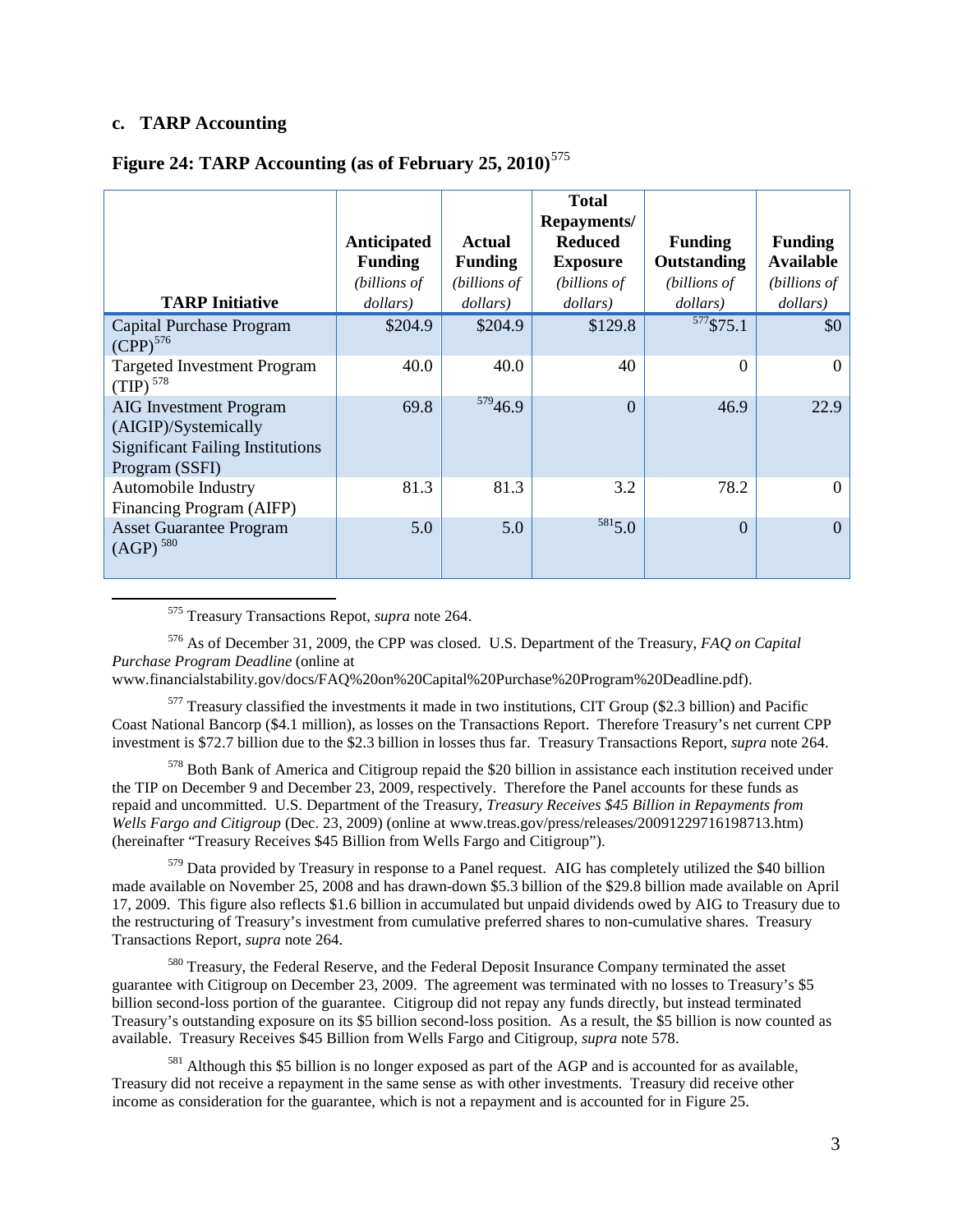| Capital Assistance Program<br>$(CAP)^{582}$ | 0       | 0                   | 0        | 0        | $\Omega$ |
|---------------------------------------------|---------|---------------------|----------|----------|----------|
| <b>Term Asset-Backed Securities</b>         | 20.0    | 20.0                | $\Omega$ | 20.0     | $\Omega$ |
| Lending Facility (TALF)                     |         |                     |          |          |          |
| Public-Private Investment                   | 30.0    | 30.0                | $\Omega$ | 30.0     | $\theta$ |
| Partnership (PPIP) <sup>583</sup>           |         |                     |          |          |          |
| <b>Auto Supplier Support</b>                | 5843.5  | 3.5                 | $\Omega$ | 3.5      | $\Omega$ |
| Program (ASSP)                              |         |                     |          |          |          |
| Unlocking SBA Lending                       | 15.0    |                     | 0        | $\Omega$ | 15.0     |
| Home Affordable Modification                | 58548.5 | <sup>586</sup> 36.9 | $\theta$ | 36.9     | 11.6     |
| Program (HAMP)                              |         |                     |          |          |          |
| <b>Community Development</b>                | 5870.78 | $\Omega$            | $\Omega$ | $\theta$ | 0.78     |
| Capital Initiative (CDCI)                   |         |                     |          |          |          |
| Help for Hardest Hit Housing                | 1.5     | $\Omega$            | $\theta$ | $\Omega$ | 1.5      |
| Markets (4HM) <sup>588</sup>                |         |                     |          |          |          |
| <b>Total Committed</b>                      | 520.3   | 468.5               |          | 290.5    | 51.8     |

<span id="page-4-0"></span><sup>582</sup> On November 9, 2009, Treasury announced the closing of this program and that only one institution, GMAC, was in need of further capital from Treasury. GMAC received an additional \$3.8 billion in capital through the AIFP on December 30, 2009. Treasury Announcement Regarding the CAP, *supra* note **Error! Bookmark not defined.**; Treasury Transactions Report, *supra* note 264.

 $\overline{\phantom{0}}$ 

<span id="page-4-1"></span><sup>583</sup> On January 29, 2010, Treasury released its first quarterly report on the Legacy Securities Public-Private Investment Program. As of that date, the total value of assets held by the PPIP managers was \$3.4 billion. Of this total, 87 percent was non-agency Residential Mortgage-Backed Securities and the remaining 13 percent was Commercial Mortgage-Backed Securities. U.S. Department of the Treasury, *Legacy Securities Public-Private Investment Program* (Jan. 29, 2010) (online at www.financialstability.gov/docs/External%20Report%20-%2012- 09%20FINAL.pdf).

<span id="page-4-2"></span><sup>584</sup> On July 8, 2009, Treasury lowered the total commitment amount for the program from \$5 billion to \$3.5 billion. This action reduced GM's portion from \$3.5 billion to \$2.5 billion and Chrysler's portion from \$1.5 billion to \$1 billion. GM Supplier Receivables LLC, the special purpose vehicle created to administer this program for GM suppliers, has made \$240 million in partial repayments. This was a partial repayment of funds that were drawn down and did not reduce Treasury's \$3.5 billion in total exposure under the ASSP. Treasury Transactions Report, *supra* note 264.

<span id="page-4-3"></span><sup>585</sup> In information provided to TARP oversight bodies, Treasury has stated that the \$1.5 billion for the newly created "Help for Hardest Hit Housing Markets" will be taken from the \$50 billion in TARP funding committed to foreclosure mitigation.

<span id="page-4-4"></span><sup>586</sup> This figure reflects the total of all the caps set on payments to each mortgage servicer and not the disbursed amount of funds for successful modifications. Treasury Transactions Report, *supra* note **Error! Bookmark not defined.**. In response to a Panel inquiry, Treasury disclosed that, as of January 10, 2010, \$32 million in funds had been disbursed under the HAMP.

<span id="page-4-5"></span> $587$  On February 3, 2010, the Administration announced a new initiative under TARP to provide low-cost financing for Community Development Financial Institutions (CDFIs). Under this program, CDFIs are eligible for capital investments at a 2 percent dividend rate as compared to the 5 percent dividend rate under the CPP. In response to a Panel request, Treasury stated that it projects the CDCI program to utilize \$780.2 million; U.S Department of the Treasury, *Community Development Capital Initiative* (Feb. 18, 2010) (online at www.financialstability.gov/roadtostability/comdev.html).

<span id="page-4-6"></span><sup>588</sup> On February 19, 2010, President Obama announced 4HM, a plan to use \$1.5 billion of the \$50 billion in TARP funds allocated to HAMP to assist the five states with the highest home price declines stemming from the foreclosure crisis: Nevada, California, Florida, Arizona, and Michigan. President Announces Help for Housing Markets, *supra* note 552. For further discussion of this initiative, *see* Section Four of this report.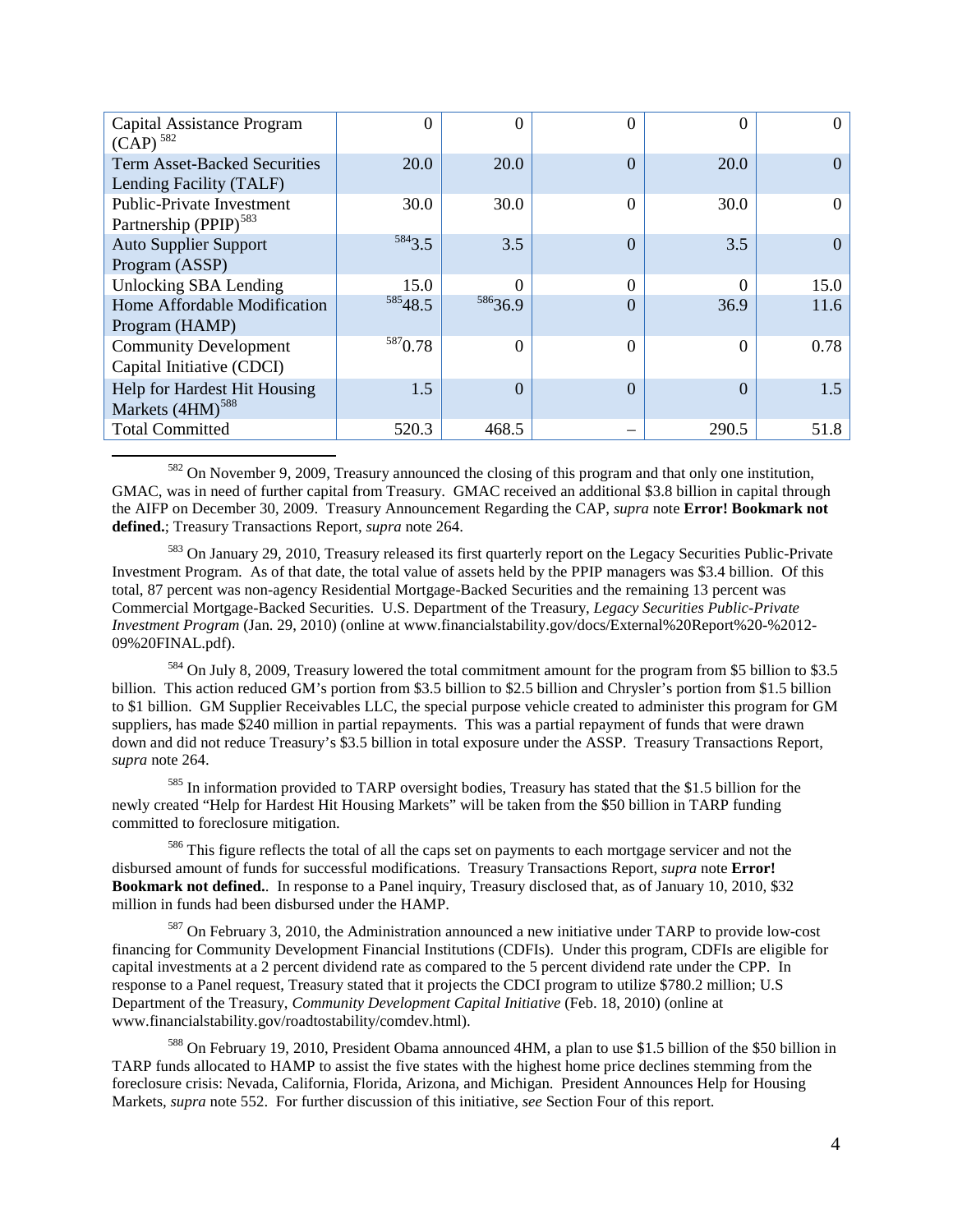| Total<br>Uncommitted | 70<br>1/0.4 | N/A     | 178.0   | N/A     | 589 <sub>2</sub><br>330.4 |
|----------------------|-------------|---------|---------|---------|---------------------------|
| <b>Total</b>         | \$698.7     | \$468.5 | \$178.0 | \$290.5 | \$408.2                   |

#### **Figure 25: TARP Profit and Loss**

| Dividends <sup>590</sup><br>(as of<br>1/31/10<br>(millions of<br>dollars) | Interest <sup>591</sup><br>(as of<br>1/31/10<br>(millions of<br>dollars) | Warrant<br><b>Repurchases</b><br>(as of 3/4/10)<br>(millions of<br>dollars) | Other<br><b>Proceeds</b><br>(as of<br>2/25/10<br>(millions of<br>dollars) | $Losses$ <sup>592</sup><br>as of<br>2/25/10<br>(millions of<br>dollars) | <b>Total</b><br>( <i>millions of</i><br>dollars) |
|---------------------------------------------------------------------------|--------------------------------------------------------------------------|-----------------------------------------------------------------------------|---------------------------------------------------------------------------|-------------------------------------------------------------------------|--------------------------------------------------|
| \$12,502                                                                  | \$478                                                                    | \$5,587                                                                     | \$2,531                                                                   | $(\$2,334)$                                                             | \$18,764                                         |
| 8,283                                                                     | 18                                                                       |                                                                             |                                                                           | (2, 334)                                                                | 11,539                                           |
| 3,004                                                                     | N/A                                                                      | $\theta$                                                                    |                                                                           |                                                                         | 3,004                                            |
| 936                                                                       | 443                                                                      | 15                                                                          |                                                                           |                                                                         | 1,394                                            |
| N/A                                                                       | 13                                                                       | N/A                                                                         |                                                                           |                                                                         | 13                                               |
| 277                                                                       | N/A                                                                      | $\Omega$                                                                    |                                                                           |                                                                         | 2,511                                            |
| $\overline{2}$                                                            | $\overline{4}$                                                           | N/A                                                                         | 21                                                                        |                                                                         | 27                                               |
|                                                                           |                                                                          |                                                                             |                                                                           |                                                                         | 276                                              |
|                                                                           |                                                                          |                                                                             | $\frac{593}{5,572}$                                                       | 5942,234<br>$595$ <sub>276</sub>                                        |                                                  |

<span id="page-5-1"></span><span id="page-5-0"></span><sup>589</sup> This figure is the sum of the uncommitted funds remaining under the \$698.7 billion cap (\$178.4 billion) and the repayments (\$178 billion).

<sup>590</sup> OFS Cumulative Dividends Report as of January 31, 2010, *supra* note 531.

<sup>591</sup> OFS Cumulative Dividends Report as of January 31, 2010, *supra* note 531.

<span id="page-5-3"></span><span id="page-5-2"></span> $592$  Treasury classified the investments it made in two institutions, CIT Group (\$2.3 billion) and Pacific Coast National Bancorp (\$4.1 million), as losses on the Transactions Report. A third institution, UCBH Holdings, Inc., received \$299 million in TARP funds and is currently in bankruptcy proceedings. Treasury Transactions Report, *supra* note 264.

<span id="page-5-4"></span> $593$  This figure is comprised of the \$4.03 billion in proceeds from warrant dispositions as of February 25, 2010, andthe \$1.54 billion in funds from the auction of Bank of America warrants completed on March 4, 2010. Treasury Transactions Report, *supra* note 264; U.S. Department of the Treasury, *Treasury Department Announces Public Offerings of Warrants to Purchase Common Stock of Bank of America Corporation (Mar. 4, 2010) (online at* www.financialstability.gov/latest/pr\_03042010.html).

<span id="page-5-5"></span><sup>594</sup> Treasury received \$4.03 billion in Citigroup preferred stock and warrants as a fee for taking a secondloss position up to \$5 billion on a \$301 billion pool of ring-fenced Citigroup assets as part of the AGP; Treasury exchanged these preferred stocks for TruPs in June 2009. Following the early termination of the guarantee, Treasury cancelled \$1.8 billion of the TruPs, leaving Treasury with a \$2.23 billion investment in Citigroup TruPs in exchange for the guarantee. At the end of Citigroup's participation in the FDIC's TLGP, the FDIC may transfer \$800 million of \$3.02 billion in Citigroup Trust Preferred Securities it received in consideration for its role in the AGP to the Treasury. Treasury Transactions Report, *supra* note 264.

<span id="page-5-6"></span><sup>595</sup> Although Treasury, the Federal Reserve, and the FDIC negotiated with Bank of America regarding a similar guarantee, the parties never reached an agreement. In September 2009, Bank of America agreed to pay each of the prospective guarantors a fee as though the guarantee had been in place during the negotiations. This agreement resulted in payments of \$276 million to Treasury, \$57 million to the Federal Reserve, and \$92 million to the FDIC. U.S. Department of the Treasury, Board of Governors of the Federal Reserve System, Federal Deposit Insurance Corporation, and Bank of America Corporation, *Termination Agreement*, at 1-2 (Sept. 21, 2009) (online at www.financialstability.gov/docs/AGP/BofA%20-%20Termination%20Agreement%20-%20executed.pdf).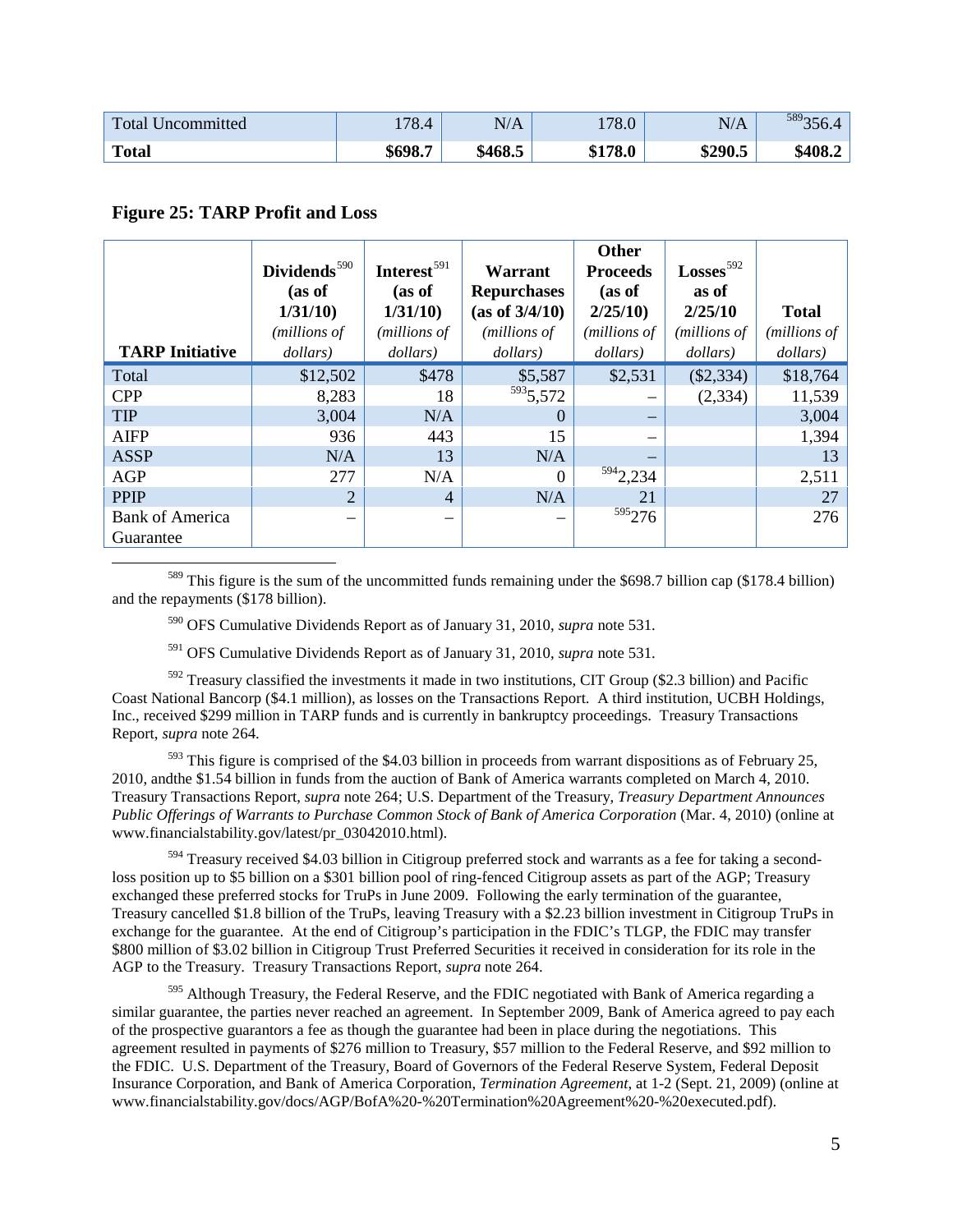## **d. Rate of Return**

As of March 4, 2010, the average internal rate of return for all financial institutions that participated in the CPP and fully repaid the U.S. government (including preferred shares, dividends, and warrants) is 10.6 percent. The internal rate of return is the annualized effective compounded return rate that can be earned on invested capital.

## **e. TARP Warrant Disposition**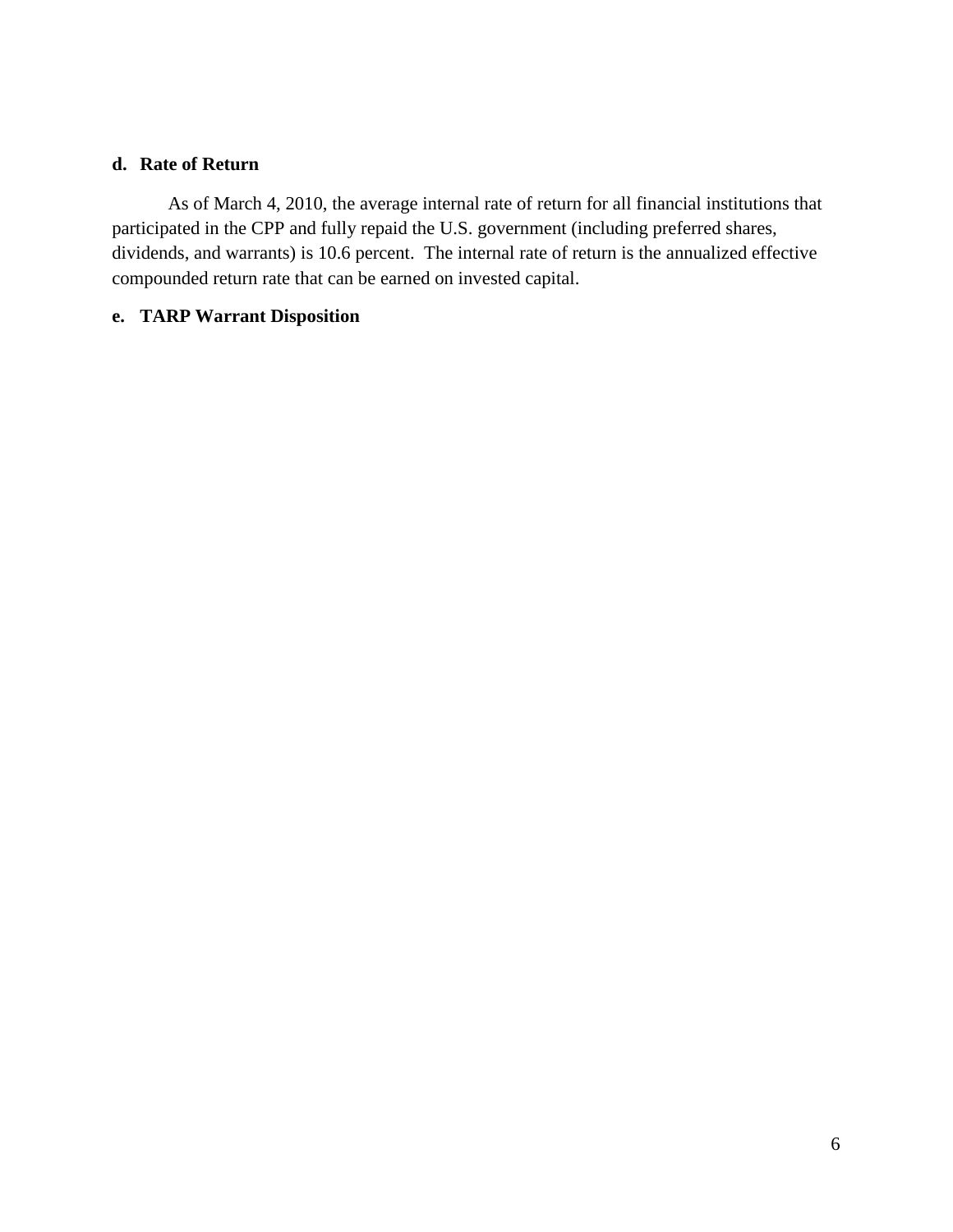|                                       |                   |                |             |                        | <b>Panel's Best</b><br><b>Valuation</b> |                       |            |
|---------------------------------------|-------------------|----------------|-------------|------------------------|-----------------------------------------|-----------------------|------------|
|                                       |                   |                | Warrant     | Warrant                | <b>Estimate at</b>                      |                       |            |
|                                       | <b>Investment</b> |                | Repurchase  | <b>Repurchase/Sale</b> | Repurchase                              | <b>Price/Estimate</b> |            |
| <b>Institution</b>                    | <b>Date</b>       | <b>QEO</b>     | <b>Date</b> | <b>Amount</b>          | <b>Date</b>                             | Ratio                 | <b>IRR</b> |
| <b>Old National Bancorp</b>           | 12/12/2008        | N <sub>o</sub> | 5/8/2009    | 1,200,000              | 2,150,000                               | 0.5581                | 9.30%      |
| <b>Iberiabank Corporation</b>         | 12/5/2008         | Yes            | 5/20/2009   | 1,200,000              | 2,010,000                               | 0.5970                | 9.40%      |
| <b>Firstmerit Corporation</b>         | 1/9/2009          | N <sub>o</sub> | 5/27/2009   | 5,025,000              | 4,260,000                               | 1.1796                | 20.30%     |
| Sun Bancorp, Inc                      | 1/9/2009          | N <sub>o</sub> | 5/27/2009   | 2,100,000              | 5,580,000                               | 0.3763                | 15.30%     |
| Independent Bank Corp.                | 1/9/2009          | N <sub>o</sub> | 5/27/2009   | 2,200,000              | 3,870,000                               | 0.5685                | 15.60%     |
| <b>Alliance Financial Corporation</b> | 12/19/2008        | N <sub>o</sub> | 6/17/2009   | 900,000                | 1,580,000                               | 0.5696                | 13.80%     |
| <b>First Niagara Financial Group</b>  | 11/21/2008        | Yes            | 6/24/2009   | 2,700,000              | 3,050,000                               | 0.8852                | 8.00%      |
| Berkshire Hills Bancorp, Inc.         | 12/19/2008        | N <sub>o</sub> | 6/24/2009   | 1,040,000              | 1,620,000                               | 0.6420                | 11.30%     |
| <b>Somerset Hills Bancorp</b>         | 1/16/2009         | N <sub>o</sub> | 6/24/2009   | 275,000                | 580,000                                 | 0.4741                | 16.60%     |
| <b>SCBT</b> Financial Corporation     | 1/16/2009         | N <sub>o</sub> | 6/24/2009   | 1,400,000              | 2,290,000                               | 0.6114                | 11.70%     |
| HF Financial Corp                     | 11/21/2008        | N <sub>o</sub> | 6/30/2009   | 650,000                | 1,240,000                               | 0.5242                | 10.10%     |
| <b>State Street</b>                   | 10/28/2008        | Yes            | 7/8/2009    | 60,000,000             | 54,200,000                              | 1.1070                | 9.90%      |
| <b>U.S. Bancorp</b>                   | 11/14/2008        | N <sub>o</sub> | 7/15/2009   | 139,000,000            | 135,100,000                             | 1.0289                | 8.70%      |
| The Goldman Sachs Group, Inc.         | 10/28/2008        | N <sub>o</sub> | 7/22/2009   | 1,100,000,000          | 1,128,400,000                           | 0.9748                | 22.80%     |
| BB&T Corp.                            | 11/14/2008        | N <sub>o</sub> | 7/22/2009   | 67,010,402             | 68,200,000                              | 0.9826                | 8.70%      |
| <b>American Express Company</b>       | 1/9/2009          | N <sub>o</sub> | 7/29/2009   | 340,000,000            | 391,200,000                             | 0.8691                | 29.50%     |
| <b>Bank of New York Mellon Corp</b>   | 10/28/2008        | N <sub>o</sub> | 8/5/2009    | 136,000,000            | 155,700,000                             | 0.8735                | 12.30%     |
| <b>Morgan Stanley</b>                 | 10/28/2008        | N <sub>o</sub> | 8/12/2009   | 950,000,000            | 1,039,800,000                           | 0.9136                | 20.20%     |
| Northern Trust Corporation            | 11/14/2008        | N <sub>o</sub> | 8/26/2009   | 87,000,000             | 89,800,000                              | 0.9688                | 14.50%     |
| Old Line Bancshares Inc.              | 12/5/2008         | N <sub>o</sub> | 9/2/2009    | 225,000                | 500,000                                 | 0.4500                | 10.40%     |
| Bancorp Rhode Island, Inc.            | 12/19/2008        | N <sub>o</sub> | 9/30/2009   | 1,400,000              | 1,400,000                               | 1.0000                | 12.60%     |
| Centerstate Banks of Florida Inc.     | 11/21/2008        | N <sub>o</sub> | 10/28/2009  | 212,000                | 220,000                                 | 0.9636                | 5.90%      |
| <b>Manhattan Bancorp</b>              | 12/5/2008         | N <sub>o</sub> | 10/14/2009  | 63,364                 | 140,000                                 | 0.4526                | 9.80%      |
| <b>Bank of Ozarks</b>                 | 12/12/2008        | N <sub>o</sub> | 11/24/2009  | 2,650,000              | 3,500,000                               | 0.7571                | 9.00%      |
| Capital One Financial                 | 11/14/2008        | N <sub>o</sub> | 12/3/2009   | 148,731,030            | 232,000,000                             | 0.6411                | 12.00%     |
| JP Morgan Chase & Co.                 | 10/28/2008        | N <sub>o</sub> | 12/10/2009  | 950,318,243            | 1,006,587,697                           | 0.9441                | 10.90%     |
| <b>TCF Financial Corp</b>             | 1/16/2009         | N <sub>o</sub> | 12/16/2009  | 9,599,964              | 11,825,830                              | 0.8118                | 11.00%     |
| <b>LSB</b> Corporation                | 12/12/2008        | N <sub>o</sub> | 12/16/2009  | 560,000                | 535,202                                 | 1.0463                | 9.00%      |

# **Figure 26: Warrant Repurchases for Financial Institutions who have Fully Repaid CPP Funds as of March 4, 2010**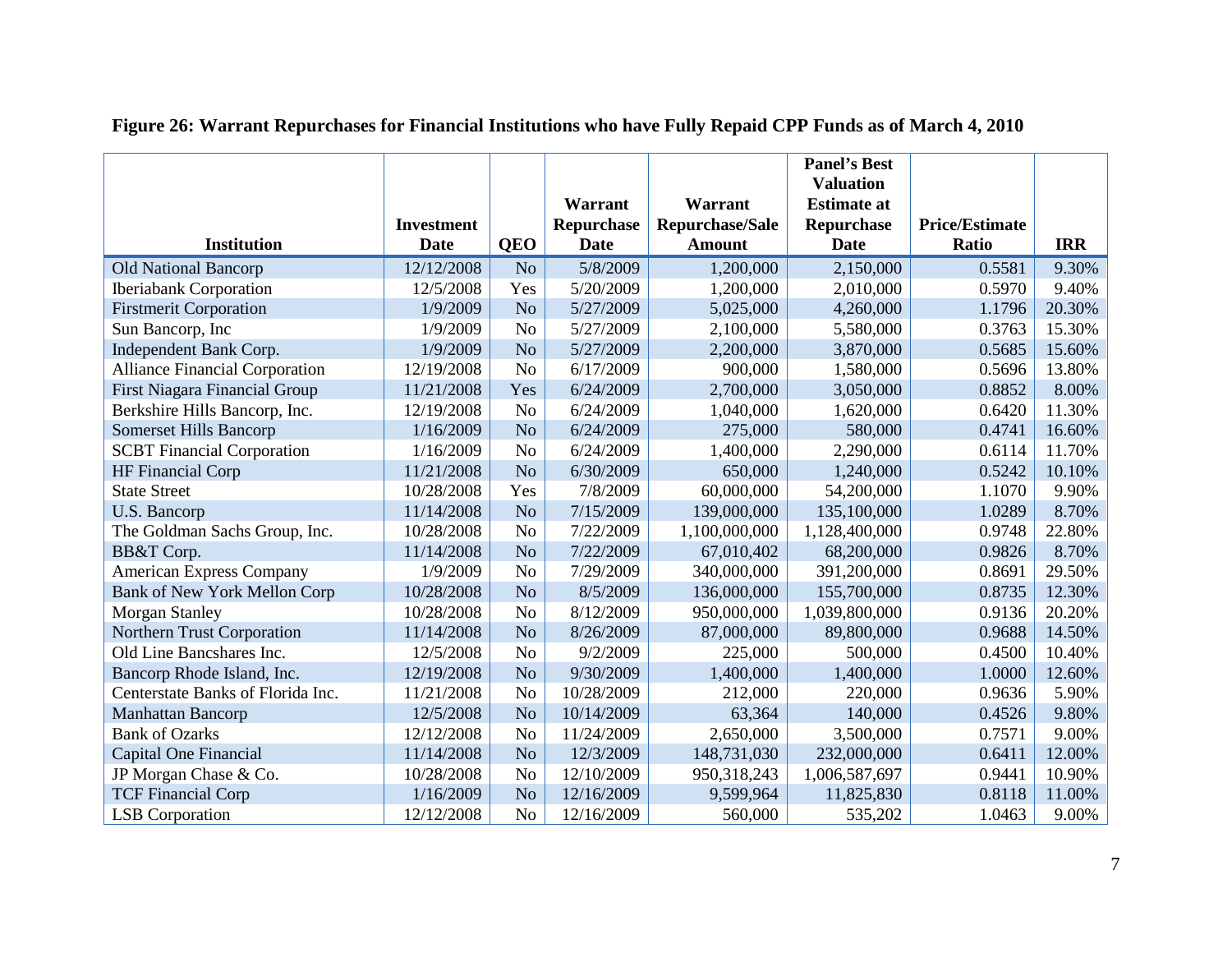<span id="page-8-2"></span><span id="page-8-1"></span><span id="page-8-0"></span>

| Wainwright Bank & Trust Company         | 12/19/2008        | No  | 12/16/2009 | 568,700         | 1,071,494       | 0.5308 | 7.80%  |
|-----------------------------------------|-------------------|-----|------------|-----------------|-----------------|--------|--------|
| Wesbanco Bank, Inc.                     | 12/5/2008         | No  | 12/23/2009 | 950,000         | 2,387,617       | 0.3979 | 6.70%  |
| <b>Union Bankshares Corporation</b>     | 12/19/2008        | Yes | 12/23/2009 | 450,000         | 1,130,418       | 0.3981 | 5.80%  |
| <b>Trustmark Corporation</b>            | 1/21/2008         | No  | 12/30/2009 | 10,000,000      | 11,573,699      | 0.8640 | 9.40%  |
| <b>Flushing Financial Corporation</b>   | 12/19/2008        | Yes | 12/30/2009 | 900,000         | 2,861,919       | 0.3145 | 6.50%  |
| <b>OceanFirst Financial Corporation</b> | 1/16/2009         | Yes | 2/3/2010   | 430,797         | 279,359         | 1.5421 | 6.20%  |
| Monarch Financial Holdings, Inc.        | 12/19/2008        | Yes | 2/10/2010  | 260,000         | 623,434         | 0.4170 | 6.70%  |
| <b>Bank of America</b>                  | $^{29}10/28/2008$ | No  | 3/3/2010   | 1,542,717,553   | 1,006,416,684   | 1.5329 | 6.50%  |
|                                         | 301/9/2009        |     |            |                 |                 |        |        |
|                                         | 31/14/2009        |     |            |                 |                 |        |        |
| <b>Total</b>                            |                   |     |            | \$5,567,737,053 | \$5,373,683,352 | 1.0361 | 10.60% |

 $\overline{\phantom{0}}$ 

<sup>29</sup> Investment date for Bank of America in CPP.

<sup>30</sup> Investment date for Merrill Lynch in CPP.

<sup>&</sup>lt;sup>31</sup> Investment date for Bank of America in TIP.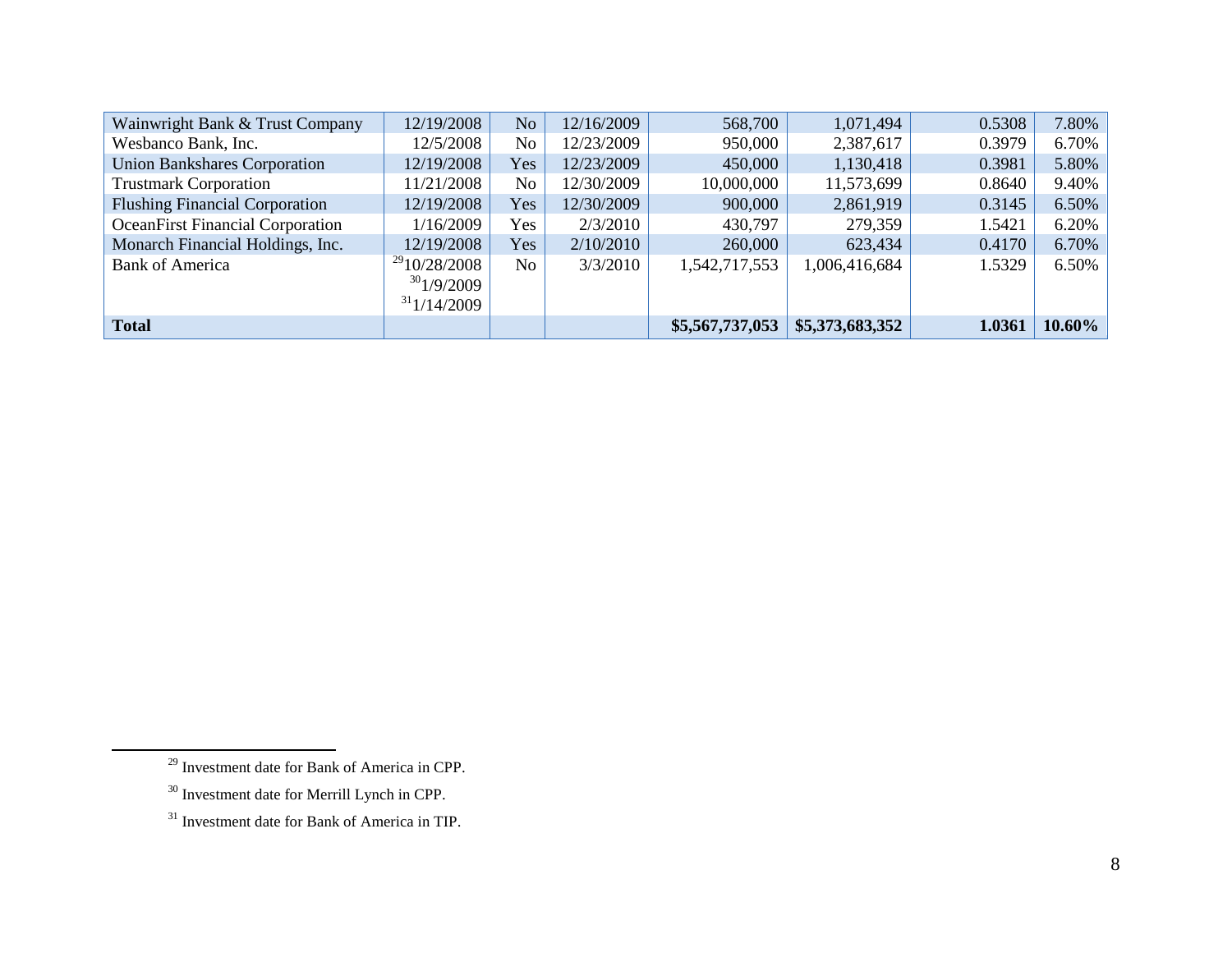|                                                                         | <b>Warrant Valuation</b><br>(millions of dollars) |                         |                                |  |  |
|-------------------------------------------------------------------------|---------------------------------------------------|-------------------------|--------------------------------|--|--|
|                                                                         | Low<br><b>Estimate</b>                            | High<br><b>Estimate</b> | <b>Best</b><br><b>Estimate</b> |  |  |
| <b>Stress Test Financial Institutions with Warrants</b><br>Outstanding: |                                                   |                         |                                |  |  |
| Wells Fargo & Company                                                   | \$511.52                                          | \$2,184.69              | \$668.21                       |  |  |
| Citigroup, Inc.                                                         | 17.33                                             | 660.59                  | 144.36                         |  |  |
| The PNC Financial Services Group, Inc.                                  | 116.03                                            | 402.14                  | 183.17                         |  |  |
| SunTrust Banks, Inc.                                                    | 20.53                                             | 278.35                  | 95.02                          |  |  |
| <b>Regions Financial Corporation</b>                                    | 15.30                                             | 166.93                  | 69.56                          |  |  |
| <b>Fifth Third Bancorp</b>                                              | 122.37                                            | 385.90                  | 179.47                         |  |  |
| Hartford Financial Services Group, Inc.                                 | 812.43                                            | 1,017.87                | 812.43                         |  |  |
| KeyCorp                                                                 | 20.31                                             | 164.16                  | 60.62307167                    |  |  |
| All Other Banks with Outstanding Warrants                               | 874.40                                            | 2,711.59                | 1,671.03                       |  |  |
| <b>Total</b>                                                            | \$2,510.23                                        | \$7,972.22              | \$3,883.87                     |  |  |

### **Figure 27: Warrant Valuation of Remaining Warrants**

## **2. Other Financial Stability Efforts**

ı

#### **Federal Reserve, FDIC, and Other Programs**

In addition to the direct expenditures Treasury has undertaken through the TARP, the federal government has engaged in a much broader program directed at stabilizing the U.S. financial system. Many of these initiatives explicitly augment funds allocated by Treasury under specific TARP initiatives, such as FDIC and Federal Reserve asset guarantees for Citigroup, or operate in tandem with Treasury programs, such as the interaction between the PPIP and the TALF. Other programs, like the Federal Reserve's extension of credit through its section 13(3) facilities and SPVs and the FDIC's TLGP, operate independently of the TARP.

Figure 28 below reflects the changing mix of Federal Reserve investments. As the liquidity facilities established to face the crisis have been wound down, the Federal Reserve has expanded its facilities for purchasing mortgage related securities. The Federal Reserve announced that it intends to purchase \$175 billion of federal agency debt securities and \$1.25 trillion of agency mortgage-backed securities.<sup>[336](#page-9-0)</sup> As of February 25, 2010, \$166 billion of federal agency (government-sponsored enterprise) debt securities and \$1 trillion of agency mortgage-backed securities have been purchased. The Federal Reserve has announced that these

<span id="page-9-0"></span><sup>336</sup> Board of Governors of the Federal Reserve System, *Minutes of the Federal Open Market Committee,* at 10 (Dec. 15-16, 2009) (online at www.federalreserve.gov/newsevents/press/monetary/fomcminutes20091216.pdf) ("[T]he Federal Reserve is in the process of purchasing \$1.25 trillion of agency mortgage-backed securities and about \$175 billion of agency debt").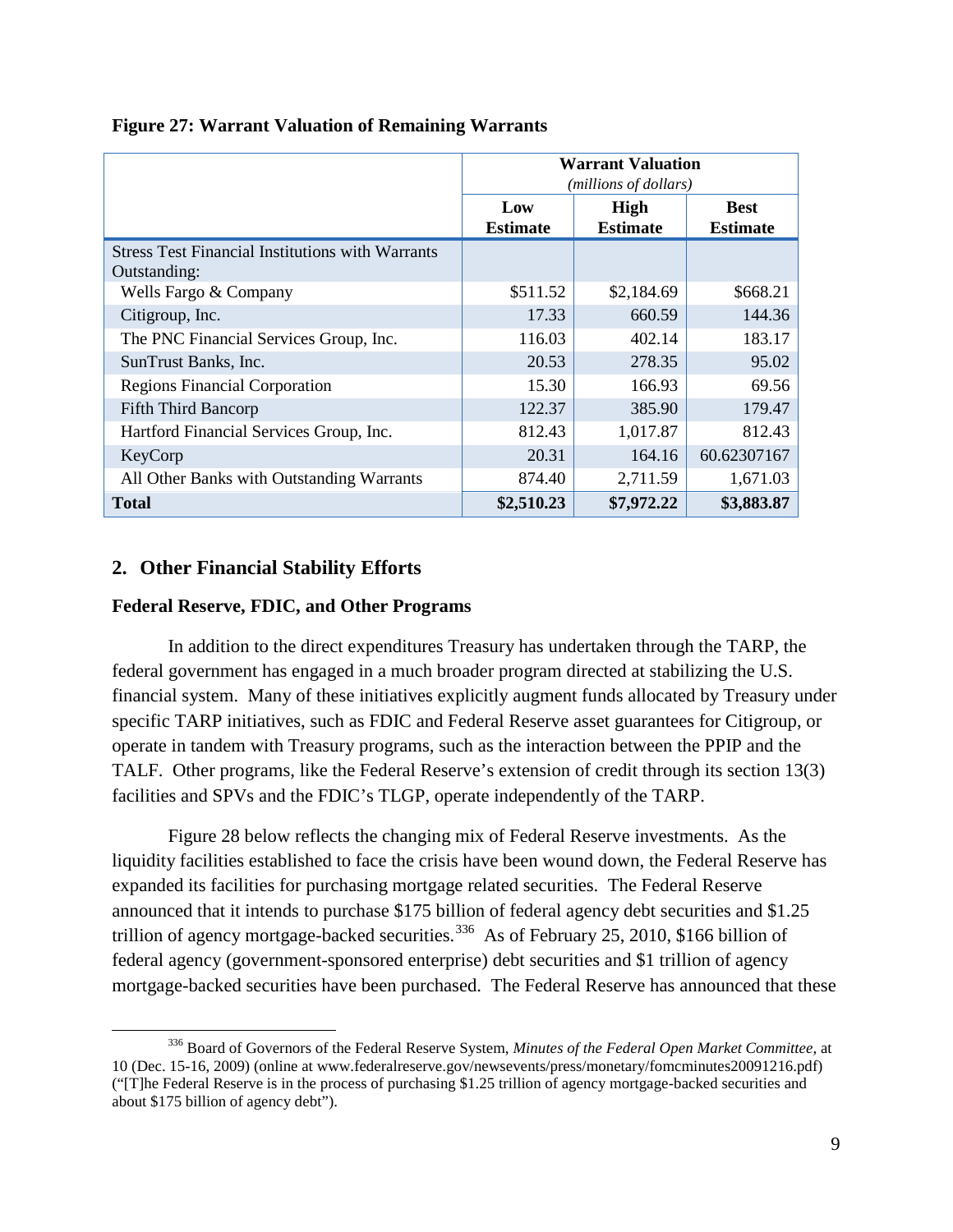purchases will be completed by April 2010.<sup>[337](#page-10-0)</sup> These purchases are in addition to the \$214.4 billion in GSE MBS Treasury purchased under the GSE Mortgage-Backed Securities Purchase Program prior to the program's closing on December 31, 2009.<sup>[338](#page-10-1)</sup>

 $\overline{\phantom{0}}$ 

<span id="page-10-0"></span><sup>337</sup> Board of Governors of the Federal Reserve System, *FOMC Statement* (Dec. 16, 2009) (online at www.federalreserve.gov/newsevents/press/monetary/20091216a.htm) ("In order to promote a smooth transition in markets, the Committee is gradually slowing the pace of these purchases, and it anticipates that these transactions will be executed by the end of the first quarter of 2010"); Board of Governors of the Federal Reserve System, *Factors Affecting Reserve Balances* (Mar. 4, 2010) (online at www.federalreserve.gov/Releases/H41/Current/).

<span id="page-10-1"></span><sup>&</sup>lt;sup>338</sup> Treasury received \$36 billion in principal and interest payments from these securities. U.S. Department of the Treasury, *2009 Financial Report of the United States Government*, at vii (updated Mar. 4, 2010) (online at www.fms.treas.gov/fr/09frusg/09frusg.pdf).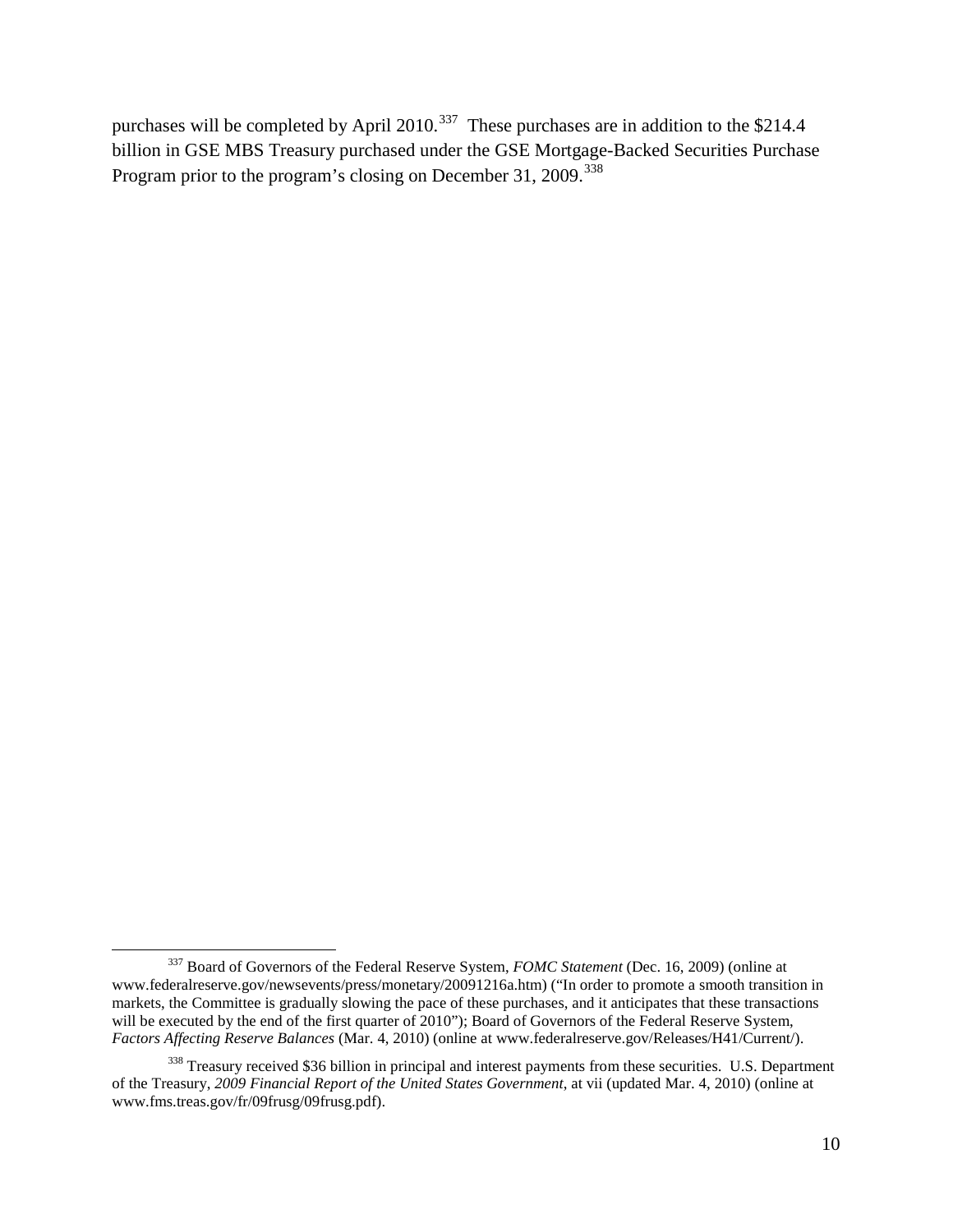

**Figure 28: Other Federal Government Financial Stability Efforts (as of February 24, 2010)**[339](#page-11-0)

## **3. Total Financial Stability Resources (as of December 31, 2009)**

ı

Beginning in its April 2009 report, the Panel broadly classified the resources that the federal government has devoted to stabilizing the economy through myriad new programs and initiatives as outlays, loans, or guarantees. Although the Panel calculates the total value of these resources at nearly \$3 trillion, this would translate into the ultimate "cost" of the stabilization

<span id="page-11-0"></span><sup>&</sup>lt;sup>339</sup> Federal Reserve Liquidity Facilities include: Primary credit, Secondary credit, Central Bank Liquidity Swaps, Primary dealer and other broker-dealer credit, Asset-Backed Commercial Paper Money Market Mutual Fund Liquidity Facility, Net portfolio holdings of CPFF, Seasonal credit, Term auction credit, Term Asset-Backed Securities Loan Facility. Federal Reserve Mortgage Related Facilities include: Federal agency debt securities and Mortgage-backed securities held by the Federal Reserve. Institution Specific Facilities include: Credit extended to American International Group, Inc., and the net portfolio holdings of Maiden Lanes I, II, and III. Board of Governors of the Federal Reserve System, *Factors Affecting Reserve Balances (H.4.1)* (online at www.federalreserve.gov/datadownload/Choose.aspx?rel=H41) (accessed Mar. 4, 2010). For related presentations of Federal Reserve data, *see* Board of Governors of the Federal Reserve System, *Federal Reserve System Monthly Report on Credit and Liquidity Programs and the Balance Sheet*, at 2 (Feb. 2010) (online at federalreserve.gov/monetarypolicy/files/monthlyclbsreport201002.pdf). The TLGP figure reflects the monthly amount of debt outstanding under the program. Federal Deposit Insurance Corporation, *Monthly Reports on Debt Issuance Under the Temporary Liquidity Guarantee Program* (Dec. 2008-Dec. 2009) (online at www.fdic.gov/regulations/resources/TLGP/reports.html). The total for TALF has been reduced by \$20 billion throughout this exhibit in order to reflect Treasury's \$20 billion first-loss position under the terms of this program. U.S. Department of the Treasury, *MBS Purchase Program: Portfolio by Month* (online at www.financialstability.gov/docs/Feb%202010%20Portfolio%20by%20month.xls) (accessed Mar. 4, 2010).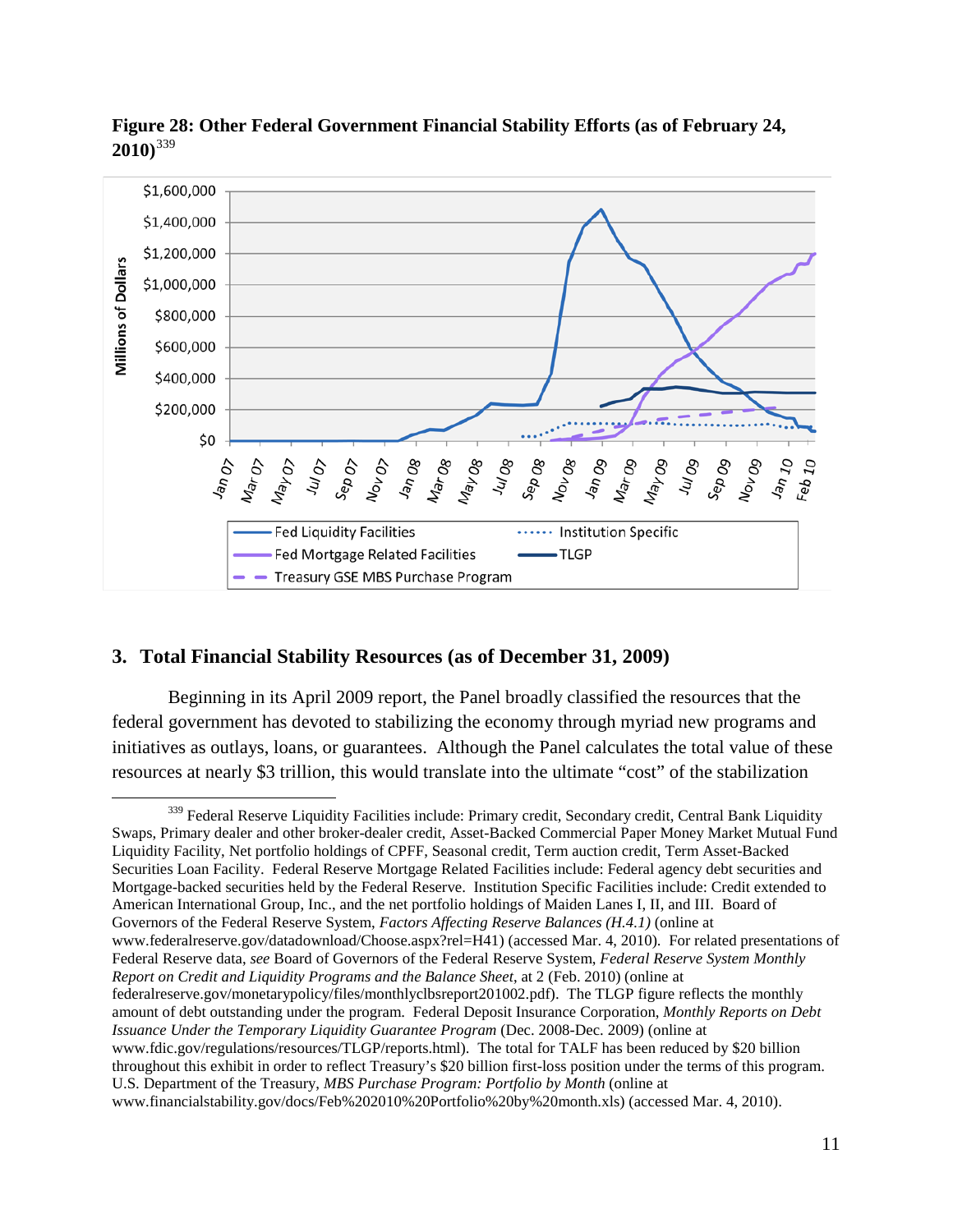effort only if: (1) assets do not appreciate; (2) no dividends are received, no warrants are exercised, and no TARP funds are repaid; (3) all loans default and are written off; and (4) all guarantees are exercised and subsequently written off.

With respect to the FDIC and Federal Reserve programs, the risk of loss varies significantly across the programs considered here, as do the mechanisms providing protection for the taxpayer against such risk. As discussed in the Panel's November report, the FDIC assesses a premium of up to 100 basis points on TLGP debt guarantees.<sup>[340](#page-12-0)</sup> In contrast, the Federal Reserve's liquidity programs are generally available only to borrowers with good credit, and the loans are over-collateralized and with recourse to other assets of the borrower. If the assets securing a Federal Reserve loan realize a decline in value greater than the "haircut," the Federal Reserve is able to demand more collateral from the borrower. Similarly, should a borrower default on a recourse loan, the Federal Reserve can turn to the borrower's other assets to make the Federal Reserve whole. In this way, the risk to the taxpayer on recourse loans only materializes if the borrower enters bankruptcy. The only loan currently "underwater" – where the outstanding principal amount exceeds the current market value of the collateral – is the loan to Maiden Lane LLC, which was formed to purchase certain Bear Stearns assets.

<span id="page-12-0"></span>l

<sup>340</sup> November Oversight Report, *supra* note 458, at 36.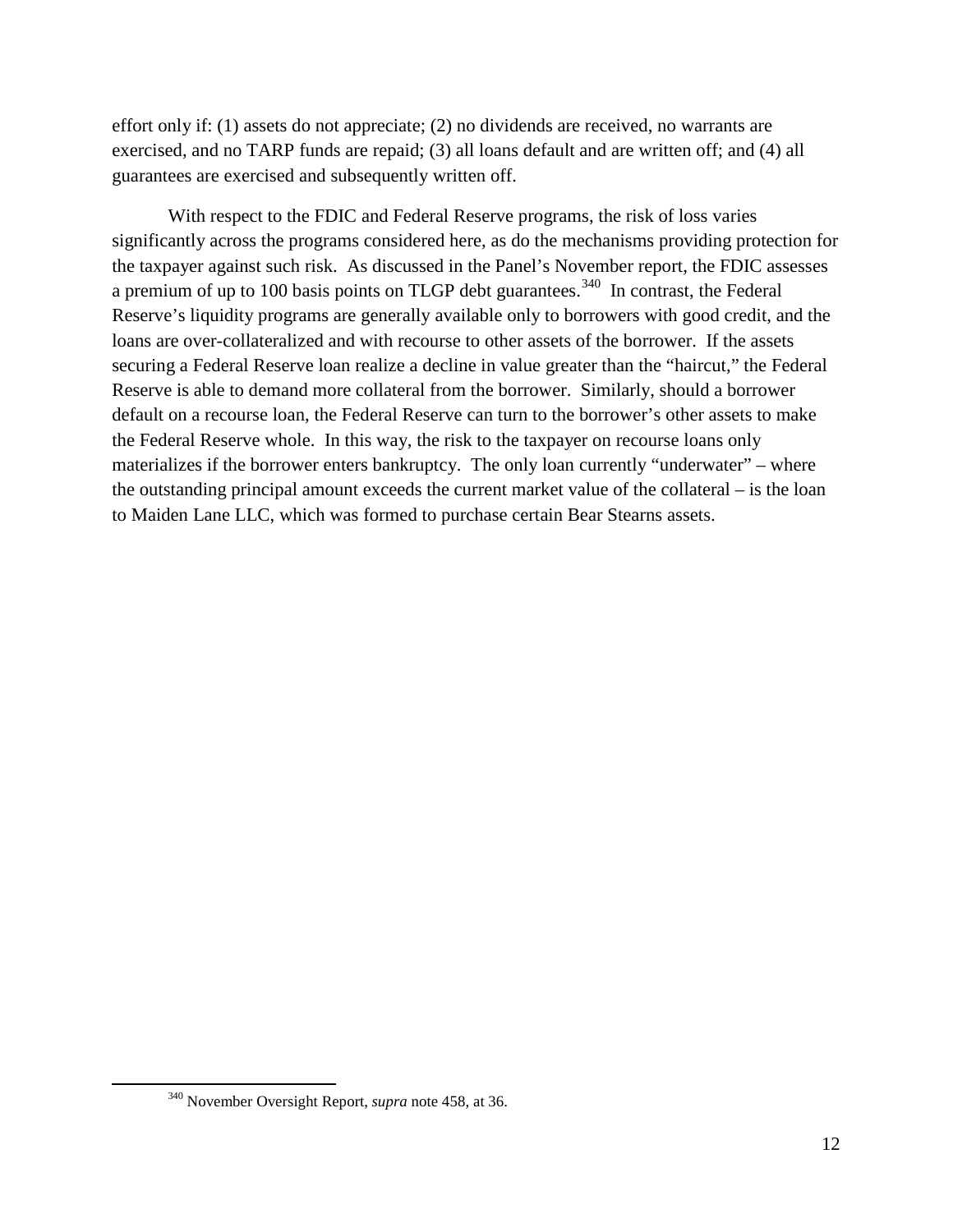| Program<br>(billions of dollars)             | <b>Treasury</b><br>(TARP) | Federal<br><b>Reserve</b> | <b>FDIC</b>      | <b>Total</b>                |
|----------------------------------------------|---------------------------|---------------------------|------------------|-----------------------------|
| <b>Total</b>                                 | \$698.7                   | \$1,555.2                 | \$646.4          | \$2,900.3                   |
| $Outlays^i$                                  | 278.9                     | 1,198.7                   | 69.4             | 1,547                       |
| Loans                                        | 43.5                      | 356.5                     | $\boldsymbol{0}$ | 400                         |
| Guaranteesii                                 | 20                        | $\boldsymbol{0}$          | 577              | 597                         |
| <b>Uncommitted TARP Funds</b>                | 356.3                     | $\overline{0}$            | $\boldsymbol{0}$ | 356.3                       |
| <b>AIG</b>                                   | 69.8                      | 67.6                      | $\boldsymbol{0}$ | 137.4                       |
| <b>Outlays</b>                               | $\overline{^{iii}}$ 69.8  | $\boldsymbol{0}$          | $\overline{0}$   | 69.8                        |
| Loans                                        | $\overline{0}$            | $iv_{67.6}$               | $\boldsymbol{0}$ | 67.6                        |
| <b>Guarantees</b>                            | $\overline{0}$            | $\boldsymbol{0}$          | $\boldsymbol{0}$ | $\mathbf{0}$                |
| <b>Citigroup</b>                             | 25                        | $\bf{0}$                  | $\boldsymbol{0}$ | 25                          |
| <b>Outlays</b>                               | $v_{25}$                  | $\mathbf{0}$              | $\boldsymbol{0}$ | 25                          |
| Loans                                        | $\boldsymbol{0}$          | $\boldsymbol{0}$          | $\boldsymbol{0}$ | $\boldsymbol{0}$            |
| <b>Guarantees</b>                            | $\overline{0}$            | $\boldsymbol{0}$          | $\overline{0}$   | $\overline{0}$              |
| <b>Capital Purchase Program (Other)</b>      | 50.1                      | $\boldsymbol{0}$          | $\boldsymbol{0}$ | 50.1                        |
| <b>Outlays</b>                               | $\frac{vi}{50.1}$         | $\overline{0}$            | $\boldsymbol{0}$ | 50.1                        |
| Loans                                        | $\boldsymbol{0}$          | $\overline{0}$            | $\boldsymbol{0}$ | $\theta$                    |
| <b>Guarantees</b>                            | $\overline{0}$            | $\overline{0}$            | $\boldsymbol{0}$ | $\theta$                    |
| <b>Capital Assistance Program</b>            | N/A                       | $\bf{0}$                  | $\boldsymbol{0}$ | $\overline{\text{vii}}$ N/A |
| <b>TALF</b>                                  | 20                        | 180                       | $\boldsymbol{0}$ | 200                         |
| <b>Outlays</b>                               | $\boldsymbol{0}$          | $\overline{0}$            | $\boldsymbol{0}$ | $\overline{0}$              |
| Loans                                        | $\theta$                  | $ix_180$                  | $\overline{0}$   | 180                         |
| <b>Guarantees</b>                            | viii20                    | $\theta$                  | $\overline{0}$   | 20                          |
| <b>PPIP</b> $(Loans)^x$                      | $\boldsymbol{0}$          | $\boldsymbol{0}$          | $\boldsymbol{0}$ | $\boldsymbol{0}$            |
| <b>Outlays</b>                               | $\mathbf{0}$              | $\mathbf{0}$              | $\boldsymbol{0}$ | $\overline{0}$              |
| Loans                                        | $\boldsymbol{0}$          | $\mathbf{0}$              | $\boldsymbol{0}$ | $\boldsymbol{0}$            |
| <b>Guarantees</b>                            | $\overline{0}$            | $\boldsymbol{0}$          | $\boldsymbol{0}$ | $\overline{0}$              |
| <b>PPIP</b> (Securities)                     | $x_i$ 30                  | $\boldsymbol{0}$          | $\boldsymbol{0}$ | 30                          |
| <b>Outlays</b>                               | 10                        | $\overline{0}$            | $\boldsymbol{0}$ | 10                          |
| Loans                                        | 20                        | $\boldsymbol{0}$          | $\boldsymbol{0}$ | 20                          |
| <b>Guarantees</b>                            | $\overline{0}$            | $\overline{0}$            | $\boldsymbol{0}$ | $\theta$                    |
| <b>Home Affordable Modification Program</b>  | 48.5                      | $\boldsymbol{0}$          | $\boldsymbol{0}$ | $xiii$ 48.5                 |
| <b>Outlays</b>                               | $xii$ 48.5                | $\boldsymbol{0}$          | $\boldsymbol{0}$ | 48.5                        |
| Loans                                        | $\theta$                  | $\overline{0}$            | $\overline{0}$   | $\overline{0}$              |
| <b>Guarantees</b>                            | 0                         | $\overline{0}$            | $\overline{0}$   | $\theta$                    |
| <b>Automotive Industry Financing Program</b> | $xiv$ 78.2                | $\bf{0}$                  | $\boldsymbol{0}$ | 78.2                        |
| <b>Outlays</b>                               | 59                        | $\theta$                  | $\mathbf{0}$     | 59                          |
| Loans                                        | 19.2                      | $\boldsymbol{0}$          | $\mathbf{0}$     | 19.2                        |
| <b>Guarantees</b>                            | $\mathbf{0}$              | $\overline{0}$            | $\overline{0}$   | $\overline{0}$              |
| <b>Auto Supplier Support Program</b>         | 3.5                       | $\boldsymbol{0}$          | $\mathbf{0}$     | 3.5                         |
| <b>Outlays</b><br>Loans                      | $\Omega$<br>$xv_3.5$      | 0<br>$\boldsymbol{0}$     | 0<br>$\theta$    | $\theta$<br>3.5             |
|                                              |                           |                           |                  |                             |
| <b>Guarantees</b>                            | $\boldsymbol{0}$          | $\boldsymbol{0}$          | $\boldsymbol{0}$ | $\boldsymbol{0}$            |

# **Figure 29: Federal Government Financial Stability Effort (as of February 25, 2010)**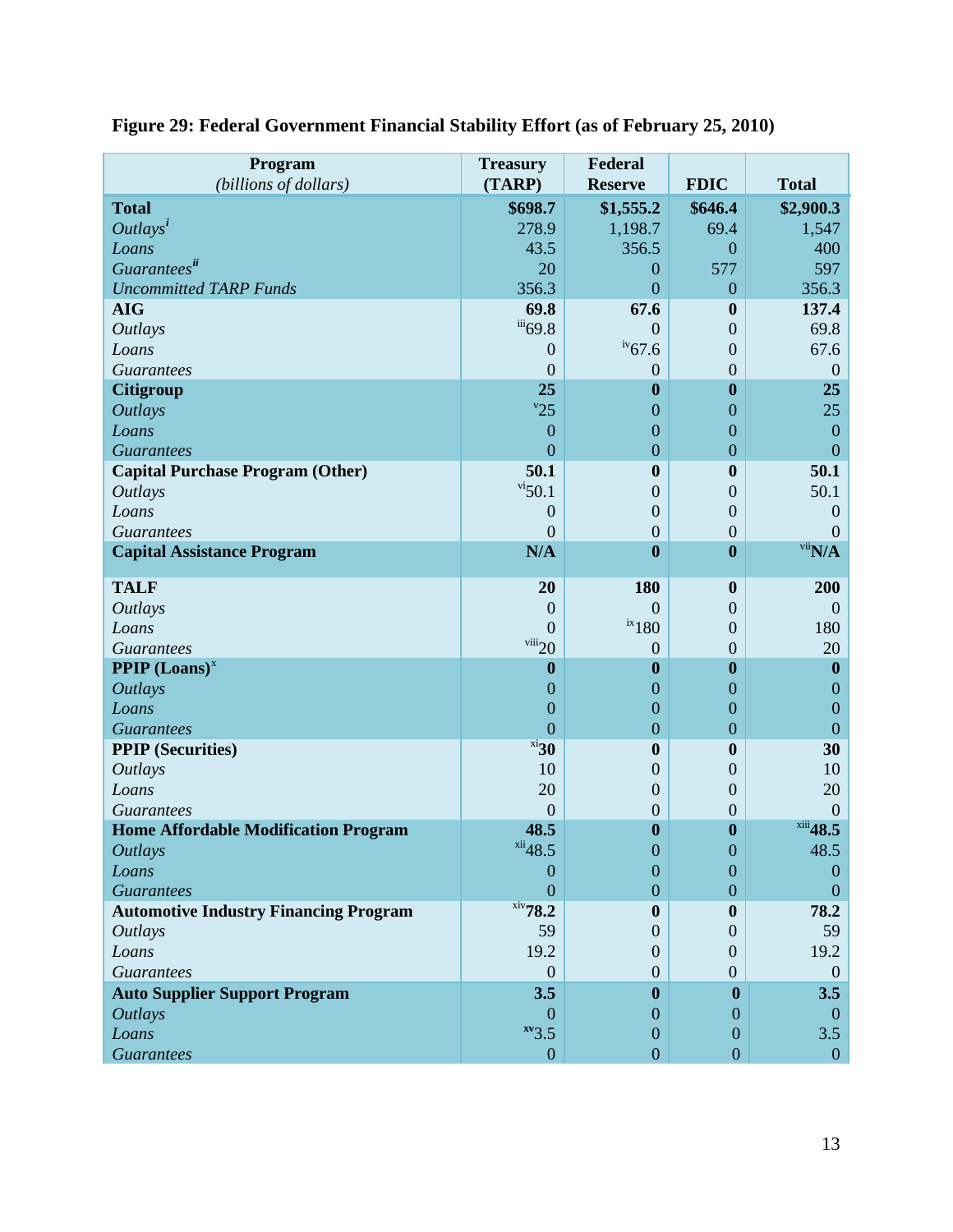| <b>Unlocking SBA Lending</b>                    | $xvi$ 15 | $\bf{0}$                  | $\boldsymbol{0}$      | 15       |
|-------------------------------------------------|----------|---------------------------|-----------------------|----------|
| <i>Outlays</i>                                  | 15       | $\theta$                  | $\mathbf{0}$          | 15       |
| Loans                                           | $\theta$ | $\Omega$                  | $\theta$              | $\Omega$ |
| <b>Guarantees</b>                               | $\Omega$ | $\Omega$                  | $\Omega$              | $\Omega$ |
| <b>Community Development Capital Initiative</b> | 0.78     | $\mathbf{0}$              | $\mathbf{0}$          | 0.78     |
| <b>Outlays</b>                                  | 0        | $\Omega$                  | $\Omega$              | $\Omega$ |
| Loans                                           | .78      | $\Omega$                  | $\Omega$              | .78      |
| <i>Guarantees</i>                               | $\theta$ | $\theta$                  | $\theta$              | $\Omega$ |
| <b>Help for Hardest Hit Housing Markets</b>     | 1.5      | $\boldsymbol{0}$          | $\bf{0}$              | 1.5      |
| <i>Outlays</i>                                  | 1.5      | $\Omega$                  | $\theta$              | 1.5      |
| Loans                                           | 0        | $\Omega$                  | $\Omega$              | $\Omega$ |
| <b>Guarantees</b>                               | $\Omega$ | $\Omega$                  | $\Omega$              | $\Omega$ |
|                                                 |          |                           |                       |          |
| <b>Temporary Liquidity Guarantee Program</b>    | $\bf{0}$ | $\bf{0}$                  | 577                   | 577      |
| <b>Outlays</b>                                  | 0        | $\Omega$                  | $\Omega$              | $\theta$ |
| Loans                                           | 0        | $\Omega$                  | $\mathbf{\Omega}$     |          |
| <i>Guarantees</i>                               | 0        | $\theta$                  | $xvii$ <sub>577</sub> | 577      |
| <b>Deposit Insurance Fund</b>                   | 0        | $\boldsymbol{0}$          | 69.4                  | 69.4     |
| <b>Outlays</b>                                  | 0        | $\Omega$                  | xviii69.4             | 69.4     |
| Loans                                           | 0        | $\mathbf{\Omega}$         | $\mathbf{0}$          | $\Omega$ |
| <b>Guarantees</b>                               | 0        | $\Omega$                  | $\Omega$              |          |
| <b>Other Federal Reserve Credit Expansion</b>   | $\bf{0}$ | 1,307.6                   | $\mathbf{0}$          | 1,307.6  |
| <b>Outlays</b>                                  | 0        | $xix$ <sub>1</sub> ,198.7 | $\theta$              | 1,198.7  |
| Loans                                           | 0        | $x^2$ 108.9               | 0                     | 108.9    |
| <i>Guarantees</i>                               | 0        | $\overline{0}$            | $\overline{0}$        | $\Omega$ |

ı

<span id="page-14-0"></span><sup>&</sup>lt;sup>i</sup> The term "outlays" is used here to describe the use of Treasury funds under the TARP, which are broadly classifiable as purchases of debt or equity securities (e.g., debentures, preferred stock, exercised warrants, etc.). The outlays figures are based on: (1) Treasury's actual reported expenditures; and (2) Treasury's anticipated funding levels as estimated by a variety of sources, including Treasury pronouncements and GAO estimates. Anticipated funding levels are set at Treasury's discretion, have changed from initial announcements, and are subject to further change. Outlays used here represent investment and asset purchases and commitments to make investments and asset purchases and are not the same as budget outlays, which under section 123 of EESA are recorded on a "credit reform" basis.

<span id="page-14-1"></span> $\mathbf{u}$ <sup>ii</sup> Although many of the guarantees may never be exercised or exercised only partially, the guarantee figures included here represent the federal government's greatest possible financial exposure.

<span id="page-14-2"></span>iii This number includes investments under the AIGIP/SSFI Program: a \$40 billion investment made on November 25, 2008, and a \$30 billion investment committed on April 17, 2009 (less a reduction of \$165 million representing bonuses paid to AIG Financial Products employees). As of January 5, 2010, AIG had utilized \$45.3 billion of the available \$69.8 billion under the AIGIP/SSFI and owed \$1.6 billion in unpaid dividends. This information was provided by Treasury in response to a Panel inquiry.

<span id="page-14-3"></span><sup>&</sup>lt;sup>iv</sup> This number represents the full \$35 billion that is available to AIG through its revolving credit facility with the Federal Reserve (\$25.5 billion had been drawn down as of February 25, 2010) and the outstanding principal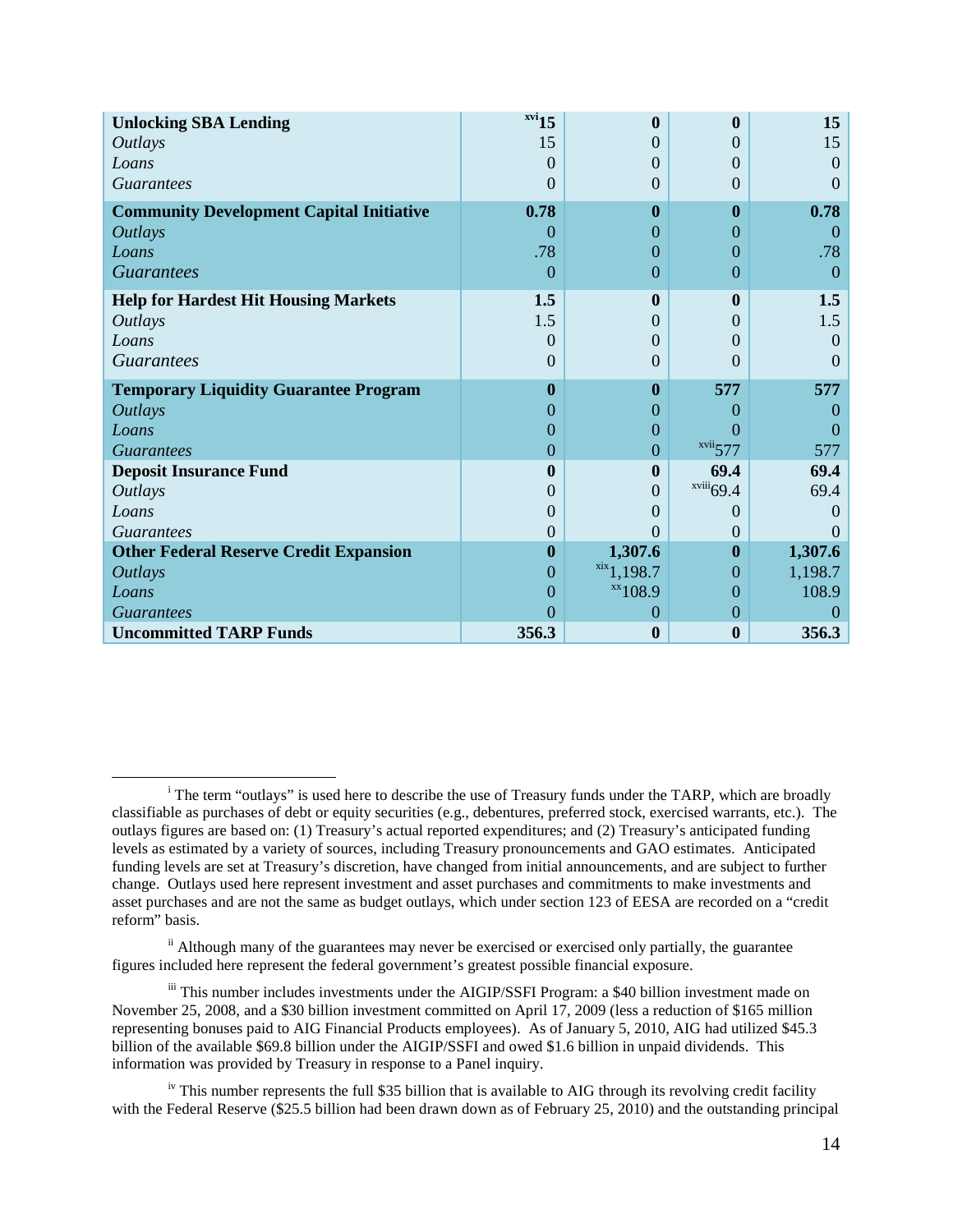of the loans extended to the Maiden Lane II and III SPVs to buy AIG assets (as of February 25, 2010, \$15.2 billion and \$17.4 billion respectively). Income from the purchased assets is used to pay down the loans to the SPVs, reducing the taxpayers' exposure to losses over time. Board of Governors of the Federal Reserve System, *Federal Reserve System Monthly Report on Credit and Liquidity Programs and the Balance Sheet*, at 17 (Oct. 2009) (online at www.federalreserve.gov/monetarypolicy/files/monthlyclbsreport200910.pdf). On December 1, 2009, AIG entered into an agreement with FRBNY to reduce the debt AIG owes the FRBNY by \$25 billion. In exchange, FRBNY received preferred equity interests in two AIG subsidiaries. This also reduced the debt ceiling on the loan facility from \$60 billion to \$35 billion. American International Group, *AIG Closes Two Transactions That Reduce Debt AIG Owes Federal Reserve Bank of New York by \$25 billion* (Dec. 1, 2009) (online at phx.corporateir.net/External.File?item=UGFyZW50SUQ9MjE4ODl8Q2hpbGRJRD0tMXxUeXBlPTM=&t=1).

 $\overline{\phantom{0}}$ 

<span id="page-15-0"></span> $\rm v$  As of February 4, 2009, the U.S. Treasury held \$25 billion of Citigroup common stock under the CPP. U.S. Department of the Treasury, *Troubled Asset Relief Program Transactions Report for Period Ending February 25, 2010* (Mar. 4, 2010) (online at www.financialstability.gov/docs/transaction-reports/3-1- 10%20Transactions%20Report%20as%20of%202-25-10.pdf).

<span id="page-15-1"></span> $v<sup>i</sup>$  This figure represents the \$204.9 billion Treasury has disbursed under the CPP, minus the \$25 billion investment in Citigroup (\$25 billion) identified above, and the \$129.8 billion in repayments that are reflected as available TARP funds. This figure does not account for future repayments of CPP investments, nor does it account for dividend payments from CPP investments. U.S. Department of the Treasury, *Troubled Asset Relief Program Transactions Report for Period Ending February 25, 2010* (Mar. 4, 2010) (online at www.financialstability.gov/docs/transaction-reports/3-1-10%20Transactions%20Report%20as%20of%202-25- 10.pdf).

<span id="page-15-2"></span>vii On November 9, 2009, Treasury announced the closing of the CAP and that only one institution, GMAC, was in need of further capital from Treasury. GMAC, however, received further funding through the AIFP, therefore the Panel considers CAP unused and closed. U.S. Department of the Treasury, *Treasury Announcement Regarding the Capital Assistance Program* (Nov. 9, 2009) (online at www.financialstability.gov/latest/tg\_11092009.html).

<span id="page-15-3"></span>viii This figure represents a \$20 billion allocation to the TALF SPV on March 3, 2009. However, as of February 25, 2010, TALF LLC had drawn only \$103 million of the available \$20 billion. Board of Governors of the Federal Reserve System, *Factors Affecting Reserve Balances (H.4.1)* (Jan. 28, 2010) (online at www.federalreserve.gov/Releases/H41/Current/);U.S. Department of the Treasury, *Troubled Asset Relief Program Transactions Report for Period Ending February 25, 2010* (Mar. 4, 2010) (online at www.financialstability.gov/docs/transaction-reports/3-1-10%20Transactions%20Report%20as%20of%202-25- 10.pdf). As of January 28, 2010, investors had requested a total of \$68 billion in TALF loans (\$11.9 billion in CMBS and \$56 billion in non-CMBS) and \$66 billion in TALF loans had been settled (\$11 billion in CMBS and \$55 billion in non-CMBS). Federal Reserve Bank of New York, *Term Asset-Backed Securities Loan Facility: CMBS* (accessed Mar. 4, 2010) (online at www.newyorkfed.org/markets/CMBS\_recent\_operations.html); Federal Reserve Bank of New York, *Term Asset-Backed Securities Loan Facility: non- CMBS* (accessed Mar. 4, 2010) (online at www.newyorkfed.org/markets/talf\_operations.html).

<span id="page-15-4"></span> $\frac{1}{x}$  This number is derived from the unofficial 1:10 ratio of the value of Treasury loan guarantees to the value of Federal Reserve loans under the TALF. U.S. Department of the Treasury, *Fact Sheet: Financial Stability Plan* (Feb.10, 2009) (online at www.financialstability.gov/docs/fact-sheet.pdf) (describing the initial \$20 billion Treasury contribution tied to \$200 billion in Federal Reserve loans and announcing potential expansion to a \$100 billion Treasury contribution tied to \$1 trillion in Federal Reserve loans). Because Treasury is responsible for reimbursing the Federal Reserve Board for \$20 billion of losses on its \$200 billion in loans, the Federal Reserve Board's maximum potential exposure under the TALF is \$180 billion.

<span id="page-15-5"></span> $x$  It is unlikely that resources will be expended under the PPIP Legacy Loans Program in its original design as a joint Treasury-FDIC program to purchase troubled assets from solvent banks. See also Federal Deposit Insurance Corporation*, FDIC Statement on the Status of the Legacy Loans Program* (June 3, 2009) (online at www.fdic.gov/news/news/press/2009/pr09084.html) and Federal Deposit Insurance Corporation, *Legacy Loans Program – Test of Funding Mechanism* (July 31, 2009) (online at

www.fdic.gov/news/news/press/2009/pr09131.html). The sales described in these statements do not involve any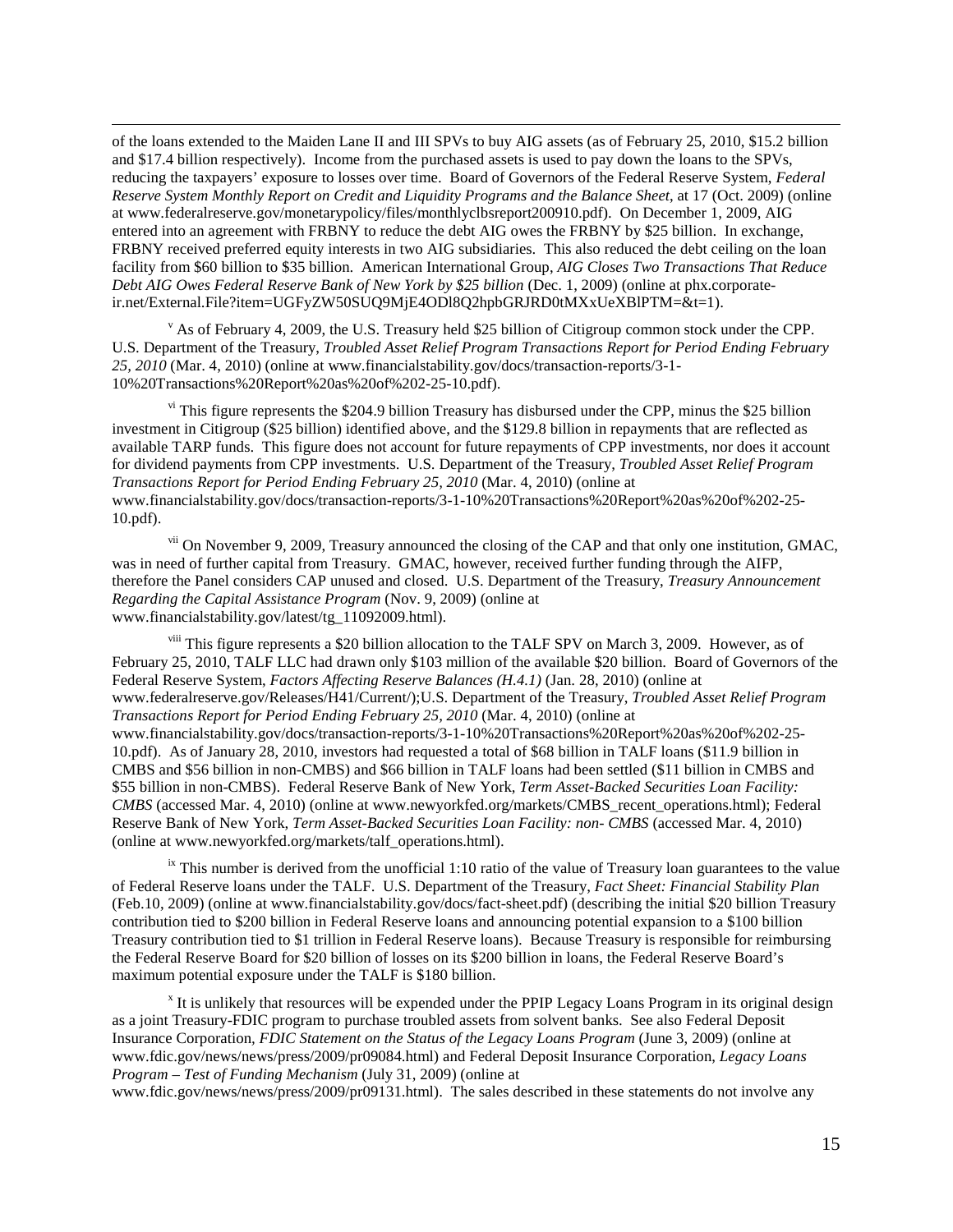Treasury participation, and FDIC activity is accounted for here as a component of the FDIC's Deposit Insurance Fund outlays.

 $\overline{\phantom{0}}$ 

<span id="page-16-0"></span> $\frac{x_i}{x_i}$  As of February 25, 2010, Treasury reported commitments of \$19.9 billion in loans and \$9.9 billion in membership interest associated with the program. On January 4, 2010, the Treasury and one of the nine fund managers, TCW Senior Management Securities Fund, L.P., entered into a "Winding-Up and Liquidation Agreement." U.S. Department of the Treasury, *Troubled Asset Relief Program Transactions Report for Period Ending February 25, 2010* (Mar. 4, 2010) (online at www.financialstability.gov/docs/transaction-reports/3-1- 10%20Transactions%20Report%20as%20of%202-25-10.pdf).

<span id="page-16-1"></span> $x^{11}$  Of the \$50 billion in announced TARP funding for this program, \$36.9 billion has been allocated as of February 4, 2010. However, as of January 2010, only \$32 million in non-GSE payments have been disbursed under HAMP. Disbursement information provided in response to Panel inquiry on February 4, 2010; U.S. Department of the Treasury, *Troubled Asset Relief Program Transactions Report for Period Ending February 25, 2010* (Mar. 4, 2010) (online at www.financialstability.gov/docs/transaction-reports/3-1- 10%20Transactions%20Report%20as%20of%202-25-10.pdf).

<span id="page-16-2"></span>xiii Fannie Mae and Freddie Mac, government-sponsored entities (GSEs) that were placed in conservatorship of the Federal Housing Finance Housing Agency on September 7, 2009, will also contribute up to \$25 billion to the Making Home Affordable Program, of which the HAMP is a key component. U.S. Department of the Treasury, *Making Home Affordable: Updated Detailed Program Description* (Mar. 4, 2009) (online at www.treas.gov/press/releases/reports/housing\_fact\_sheet.pdf).

<span id="page-16-3"></span>xiv *See* U.S. Department of the Treasury, *Troubled Asset Relief Program Transactions Report for Period Ending February 25, 2010* (Mar. 4, 2010) (online at www.financialstability.gov/docs/transaction-reports/3-1- 10%20Transactions%20Report%20as%20of%202-25-10.pdf). A substantial portion of the total \$81 billion in loans extended under the AIFP have since been converted to common equity and preferred shares in restructured companies. \$19.2 billion has been retained as first lien debt (with \$6.7 billion committed to GM, \$12.5 billion to Chrysler). This figure (\$78.2 billion) represents Treasury's current obligation under the AIFP after repayments.

<span id="page-16-4"></span>xv *See* U.S. Department of the Treasury, *Troubled Asset Relief Program Transactions Report for Period Ending February 25, 2010* (Mar. 4, 2010) (online at www.financialstability.gov/docs/transaction-reports/3-1- 10%20Transactions%20Report%20as%20of%202-25-10.pdf).

<span id="page-16-5"></span>xvi U.S. Department of Treasury, *Fact Sheet: Unlocking Credit for Small Businesses* (Oct. 19, 2009) (online at www.financialstability.gov/roadtostability/unlockingCreditforSmallBusinesses.html) ("*Jumpstart Credit Markets For Small Businesses By Purchasing Up to \$15 Billion in Securities").*

<span id="page-16-6"></span>xvii This figure represents the current maximum aggregate debt guarantees that could be made under the program, which is a function of the number and size of individual financial institutions participating. Of debt subject to the guarantee, \$309 billion is currently outstanding, which represents about 54 percent of the current cap. Federal Deposit Insurance Corporation, *Monthly Reports on Debt Issuance Under the Temporary Liquidity Guarantee Program: Debt Issuance Under Guarantee Program* (Dec. 31, 2009) (online at www.fdic.gov/regulations/resources/tlgp/total\_issuance12-09.html) (updated Feb. 4, 2010). The FDIC has collected \$10.4 billion in fees and surcharges from this program since its inception in the fourth quarter of 2008. Federal Deposit Insurance Corporation, *Monthly Reports on Debt Issuance Under the Temporary Liquidity Guarantee Program* (Nov. 30, 2009) (online at www.fdic.gov/regulations/resources/TLGP/fees.html) (updated Feb. 4, 2010).

<span id="page-16-7"></span><sup>xviii</sup> This figure represents the FDIC's provision for losses to its deposit insurance fund attributable to bank failures in the third and fourth quarters of 2008 and the first, second and third quarters of 2009. Federal Deposit Insurance Corporation, *Chief Financial Officer's (CFO) Report to the Board: DIF Income Statement (Fourth Quarter 2008*) (online at www.fdic.gov/about/strategic/corporate/cfo\_report\_4qtr\_08/income.html); Federal Deposit Insurance Corporation, *Chief Financial Officer's (CFO) Report to the Board: DIF Income Statement (Third Quarter 2008)* (online at www.fdic.gov/about/strategic/corporate/cfo\_report\_3rdqtr\_08/income.html); Federal Deposit Insurance Corporation, *Chief Financial Officer's (CFO) Report to the Board: DIF Income Statement (First Quarter 2009)* (online at www.fdic.gov/about/strategic/corporate/cfo\_report\_1stqtr\_09/income.html); Federal Deposit Insurance Corporation, *Chief Financial Officer's (CFO) Report to the Board: DIF Income Statement (Second Quarter 2009)* (online at www.fdic.gov/about/strategic/corporate/cfo\_report\_2ndqtr\_09/income.html); Federal Deposit Insurance Corporation, *Chief Financial Officer's (CFO) Report to the Board: DIF Income Statement (Third*